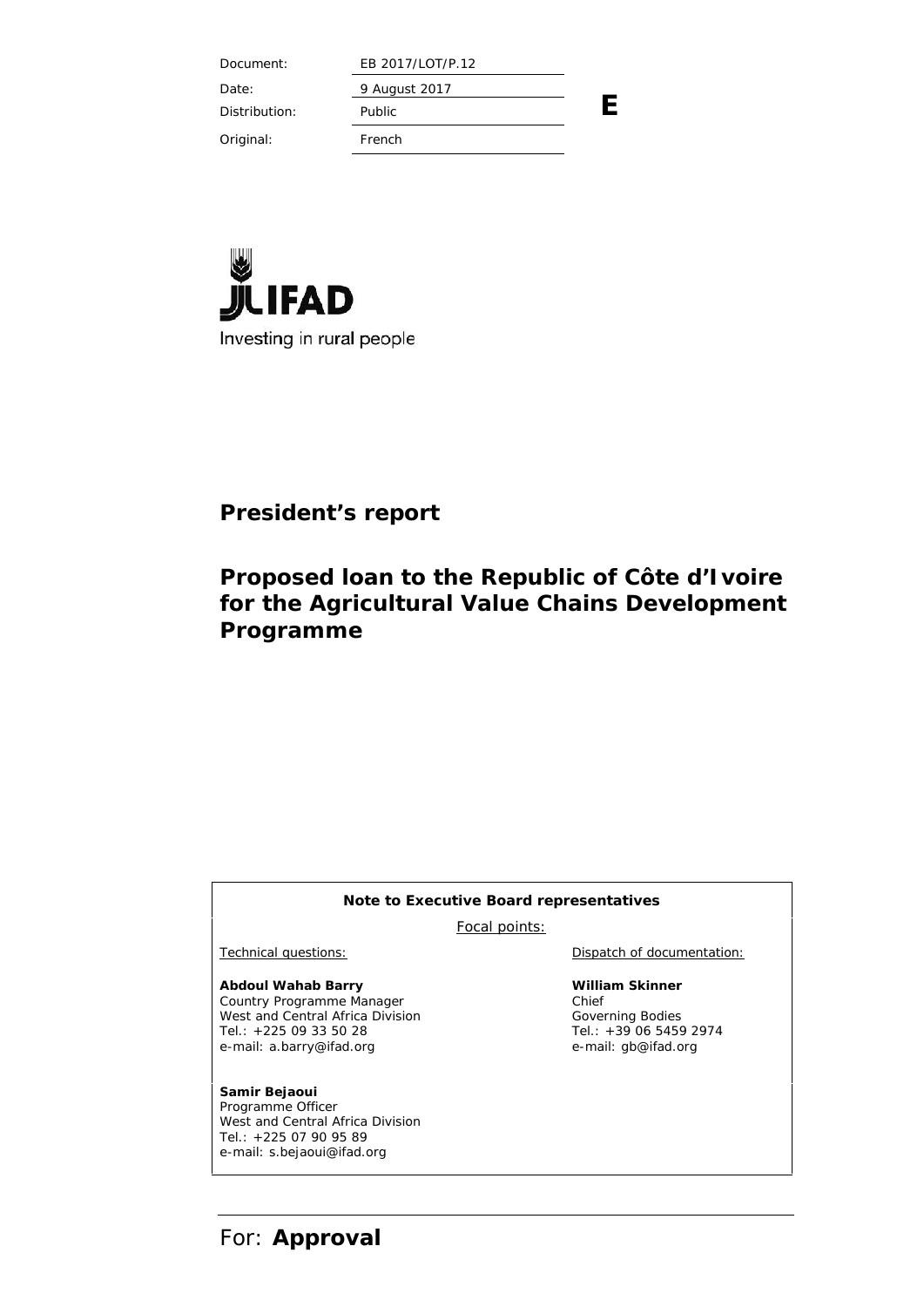# **Contents**

|                | Abbreviations and acronyms                                                                                                                            | Ϊİ                                                 |
|----------------|-------------------------------------------------------------------------------------------------------------------------------------------------------|----------------------------------------------------|
|                | Map of the programme area                                                                                                                             | iii                                                |
|                | Financing summary                                                                                                                                     | iv                                                 |
|                | Recommendation for approval                                                                                                                           | 1                                                  |
| $\mathbf{L}$ . | Strategic context and rationale                                                                                                                       | 1                                                  |
|                | A. Country and rural development and poverty context<br>B. Rationale and alignment with government priorities and RB-<br>COSOP                        | 1<br>1                                             |
| 11.            | Programme description                                                                                                                                 | $\overline{2}$                                     |
|                | A. Programme area and target group<br>B. Programme development objective<br>C. Components/results                                                     | $\overline{2}$<br>$\overline{2}$<br>$\overline{2}$ |
| 111.           | Programme implementation                                                                                                                              | 3                                                  |
|                | A. Approach<br>B. Organizational framework<br>C. Planning, monitoring and evaluation, learning and knowledge                                          | 3<br>3                                             |
|                | management<br>D. Financial management, procurement and governance<br>E. Supervision                                                                   | 3<br>$\overline{4}$<br>4                           |
| IV.            | Cost, financing, programme benefits                                                                                                                   | 4                                                  |
|                | A. Programme cost<br>B. Programme financing<br>C. Summary benefit and economic analysis<br>D. Sustainability<br>E. Risk identification and mitigation | 4<br>5<br>6<br>6<br>6                              |
| V.             | Corporate considerations                                                                                                                              | 7                                                  |
|                | A. Compliance with IFAD policies<br>B. Alignment and harmonization<br>C. Innovations and scaling up<br>D. Policy engagement                           | 7<br>7<br>8<br>8                                   |
| VI.            | Legal instruments and powers                                                                                                                          | 9                                                  |
| VII.           | Recommendation                                                                                                                                        | 9                                                  |

### **Appendices**

- I. Negotiated financing agreement
- II. Logical framework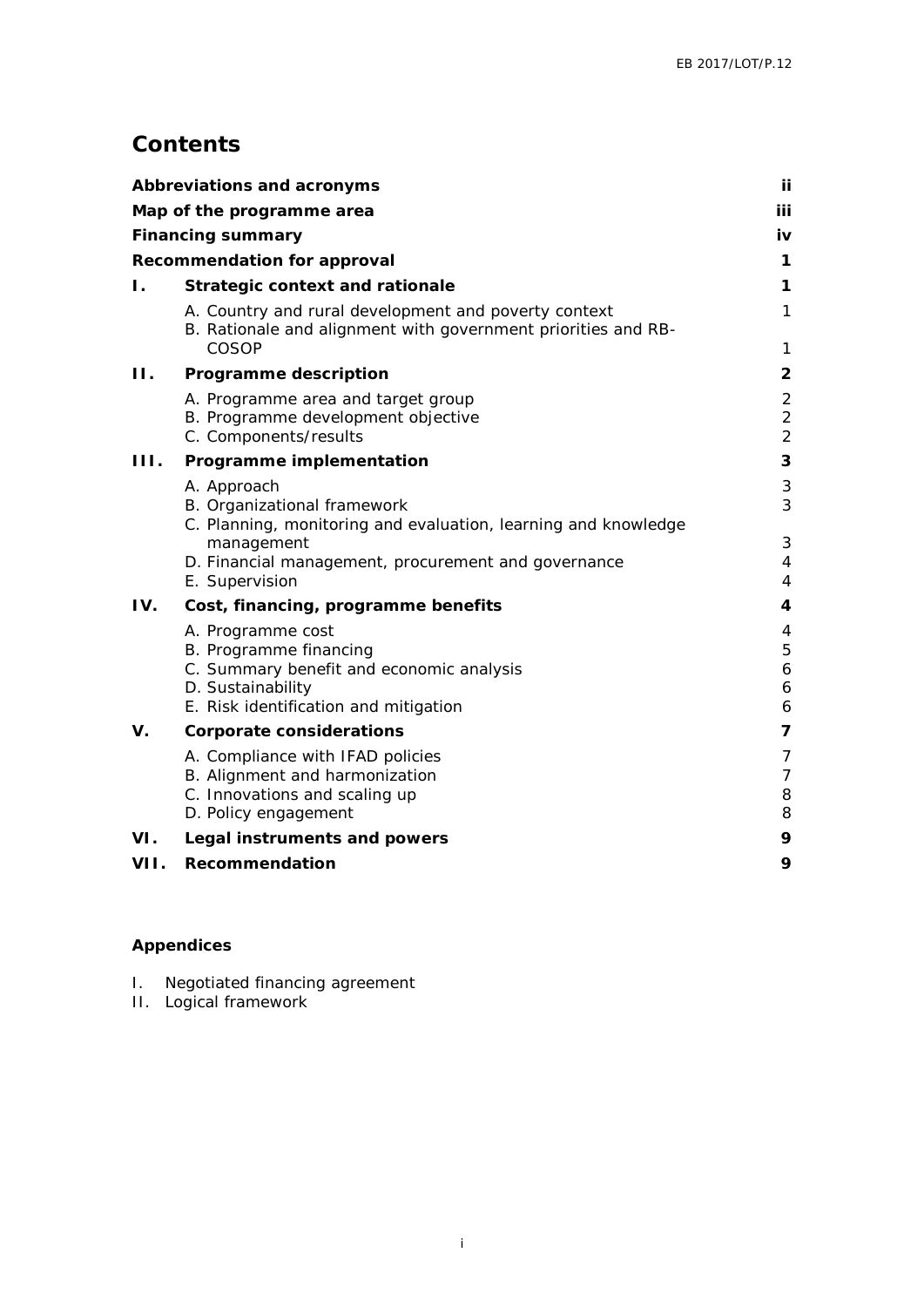# **Abbreviations and acronyms**

| 4P              | public-private-producer partnership                       |
|-----------------|-----------------------------------------------------------|
| <b>APO</b>      | agricultural professional organization                    |
| <b>CFAF</b>     | African financial community franc                         |
| <b>MINADER</b>  | Ministry of Agriculture and Rural Development             |
| <b>NAIP</b>     | National Agricultural Investment Programme                |
| <b>NDP</b>      | National Development Programme                            |
| OFID            | <b>OPEC Fund for International Development</b>            |
| PO.             | producers organization                                    |
| <b>PADFA</b>    | Agricultural Value Chains Development Programme           |
| <b>PCU</b>      | programme coordination unit                               |
| <b>PPAAO</b>    | West Africa Agricultural Productivity Programme           |
| <b>PRAREP</b>   | Agricultural Rehabilitation and Poverty Reduction Project |
| <b>PROPACOM</b> | Agricultural Production and Marketing Project             |
|                 |                                                           |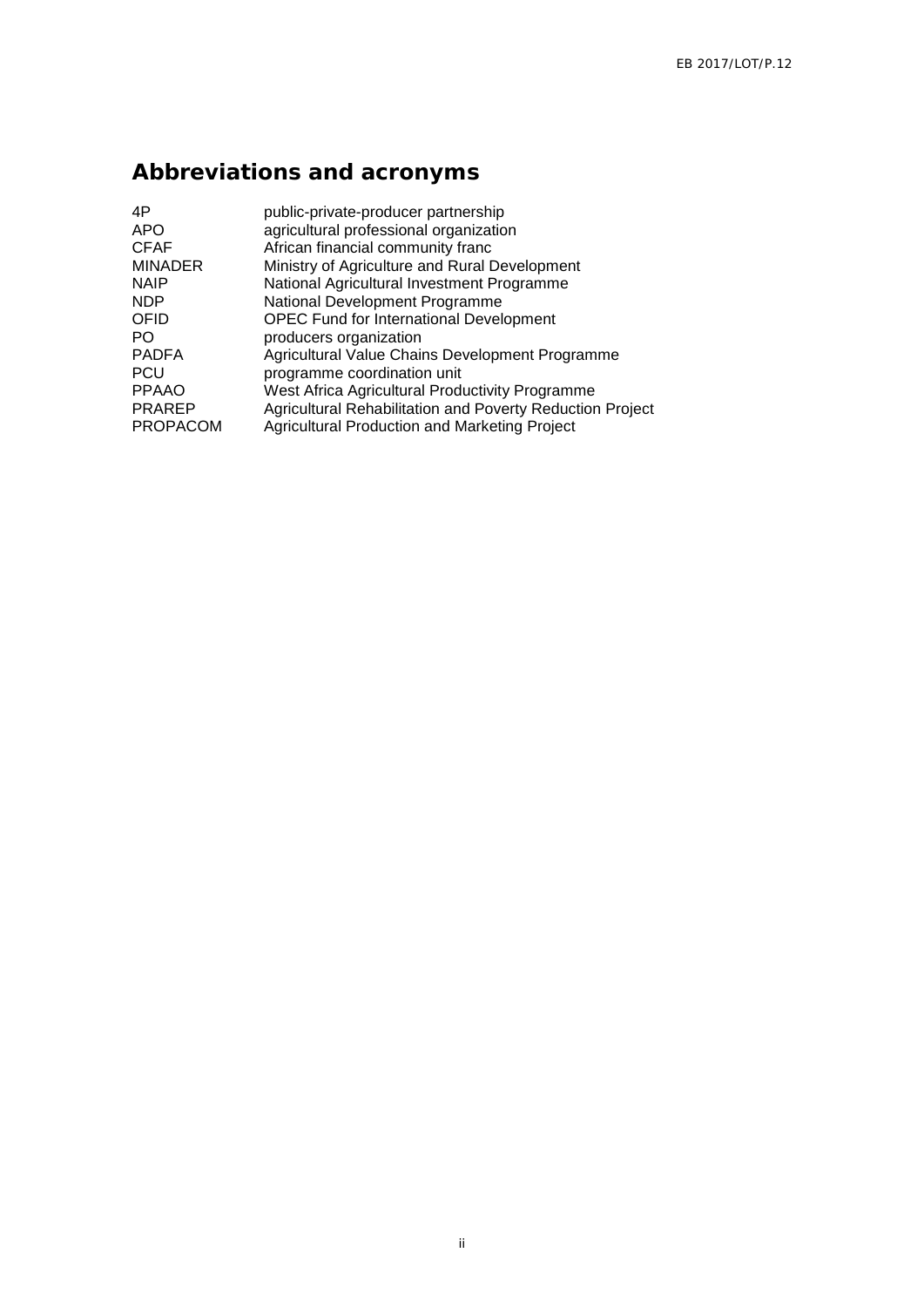# **Map of the programme area**

### Côte d'Ivoire

Programme d'Appui au Développement des Filières Agricoles (PADFA)

Rapport de conception





Les appellations figurant sur cette carte et sa représentation graphique ne constituent en aucun cas une prise de position du FIDA<br>quant au tracé des frontières ou limites, ou aux autorités de tutelle des territoires consi

**FIDA** Source: FIDA | 07-05-2017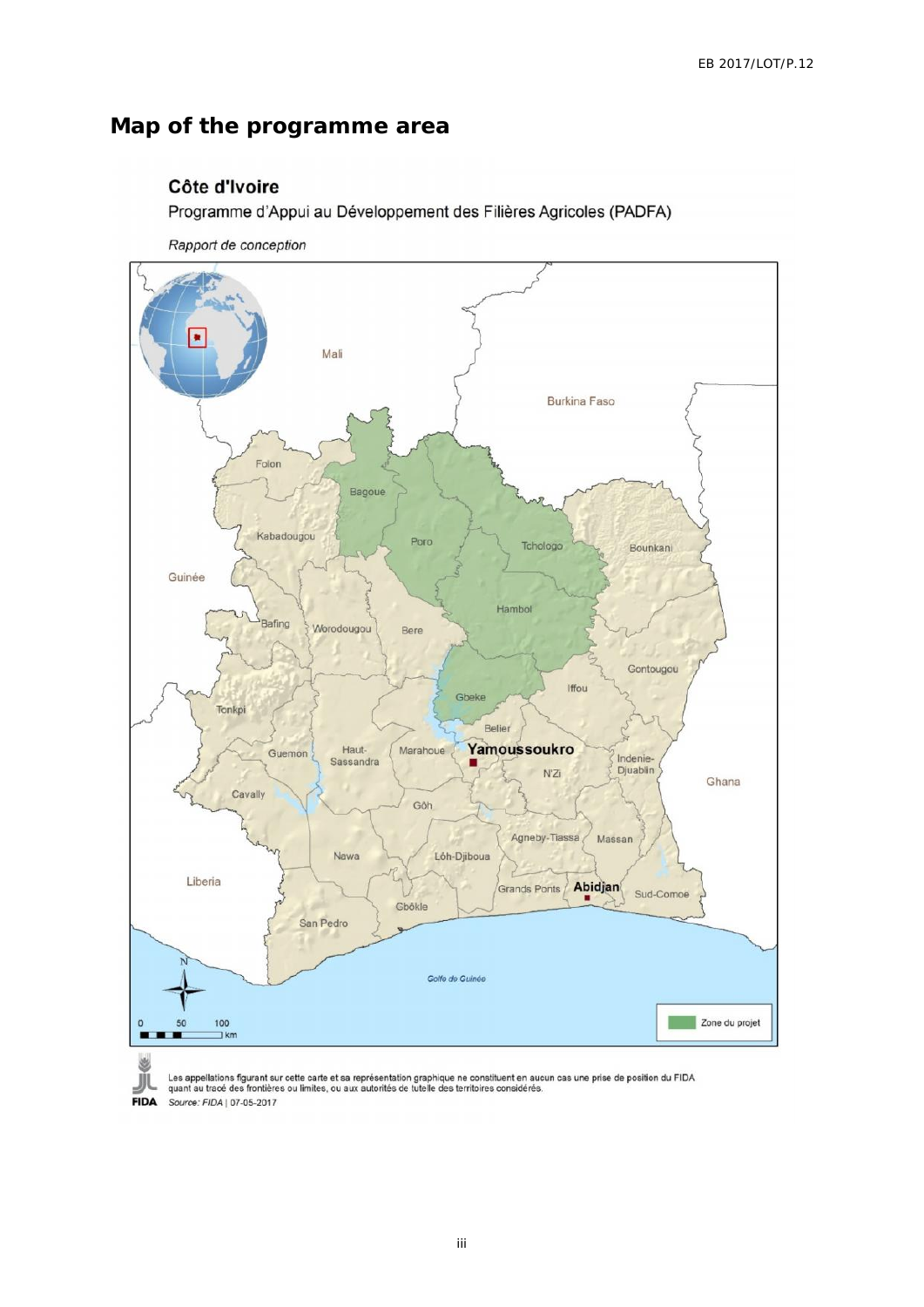# **Republic of Côte d'Ivoire**

# **Agricultural Value Chains Development Programme**

# **Financing summary**

| Initiating institution:                                                            | International Fund for Agricultural Development                                                                                                   |
|------------------------------------------------------------------------------------|---------------------------------------------------------------------------------------------------------------------------------------------------|
| Borrower:                                                                          | Republic of Côte d'Ivoire                                                                                                                         |
| <b>Executing agency:</b>                                                           | Ministry of Agriculture and Rural Development<br>(MINADER)                                                                                        |
| Total programme cost:                                                              | US\$71.8 million                                                                                                                                  |
| Amount of IFAD loan (performance-<br>based allocation system [PBAS]<br>2016-2018): | US\$18.5 million                                                                                                                                  |
| <b>Terms of IFAD loan:</b>                                                         | Highly concessional: repayment term of 40 years,<br>including a grace period of 10 years, with a service<br>commission of 0.75 per cent per annum |
| Financing gap:                                                                     | US\$18.9 million                                                                                                                                  |
| <b>Cofinancier:</b>                                                                | OPEC Fund for International Development (OFID)                                                                                                    |
| <b>Cofinancing amount:</b>                                                         | US\$20 million in the form of a loan                                                                                                              |
| <b>Contribution of the borrower:</b>                                               | US\$4.2 million                                                                                                                                   |
| <b>Contribution of beneficiaries:</b>                                              | US\$10.2 million                                                                                                                                  |
| <b>Appraising institution:</b>                                                     | <b>IFAD</b>                                                                                                                                       |
| <b>Cooperating institution:</b>                                                    | Directly supervised by IFAD                                                                                                                       |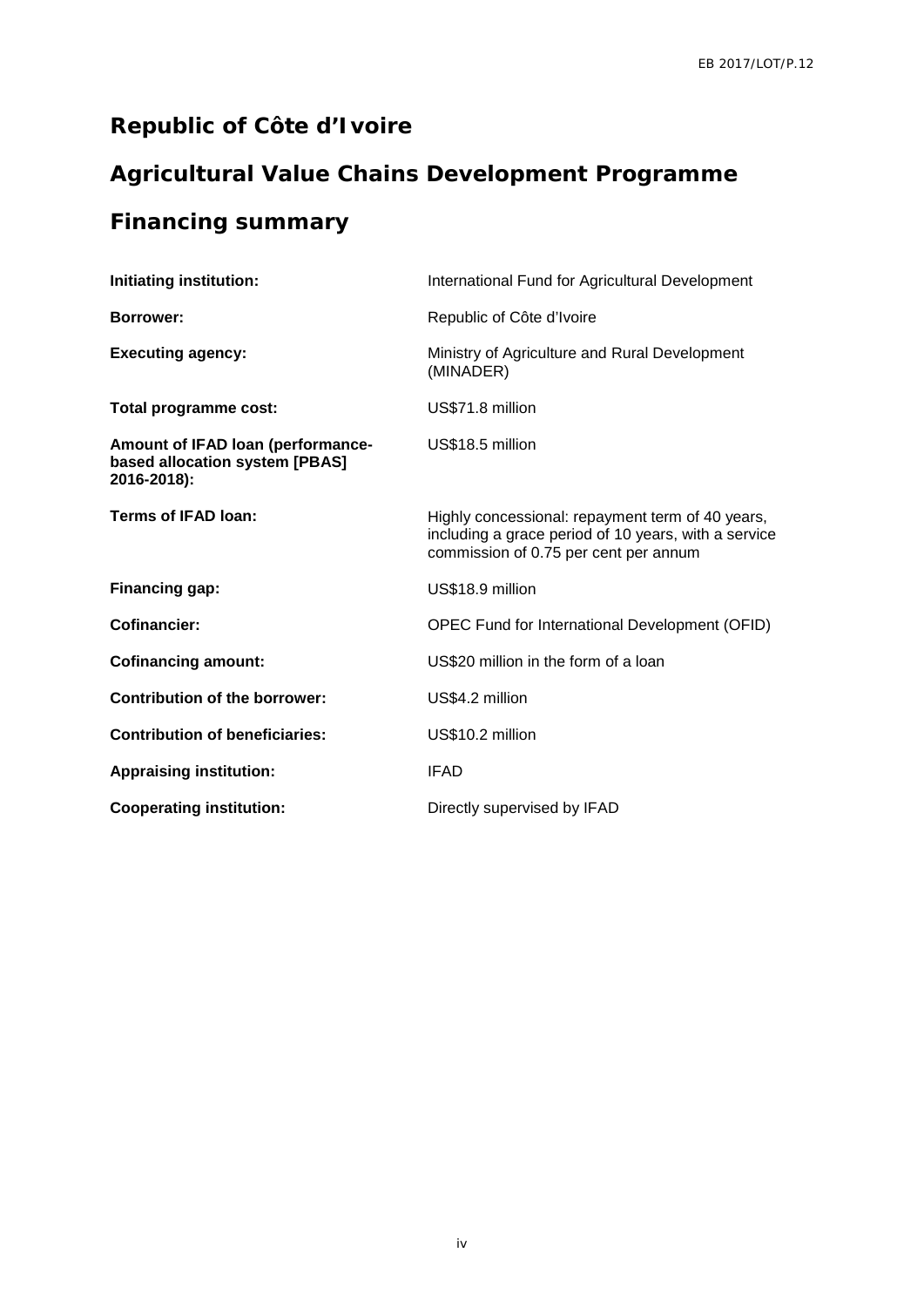# **Recommendation for approval**

The Executive Board is invited to approve the recommendation on the proposed loan to the Republic of Côte d'Ivoire for the Agricultural Value Chains Development Programme, as contained in paragraph 51.

**Proposed loan to the Republic of Côte d'Ivoire for the Agricultural Value Chains Development Programme (PADFA)**

- **I. Strategic context and rationale**
- **A. Country and rural development and poverty context**
- 1. Côte d'Ivoire concluded a decade of socio-political and economic crisis in 2011 and quickly reinstated economic development and stability. After five years of strong economic expansion featuring average GDP growth of 8.5 per cent per annum between 2012 and 2015, and 7.9 per annum in 2016, short-term prospects remain favourable.
- 2. One of the fundamental concerns of the Government of Côte d'Ivoire is to keep the economy on track for accelerated sustainable growth while making it more inclusive to significantly reduce inequalities. Accordingly, the Government adopted a new National Development Programme (NDP) for the period 2016-2020, which calls for a substantial reduction in the poverty rate, currently estimated at 46.3 per cent of the country's population of 22.7 million, 75 per cent of whom are under 35 years of age. The Government's ambition is to become an emerging country by 2020.
- 3. The NDP assigns priority to the agriculture sector as the cornerstone of the country's economic development. Agriculture accounts for 22 per cent of GDP, more than half of export receipts and two thirds of employment and income sources for the population. Nevertheless, 2016 saw falling production of all cash crops leading to a decline of about 0.4 per cent in GDP. This illustrates the need to diversify agricultural production and make the sector more competitive and more profitable for producers.
- **B. Rationale and alignment with government priorities and RB-COSOP**
- 4. Agricultural development projects in Côte d'Ivoire have traditionally concentrated on boosting productivity, but insufficient investments have been made in post harvest operations such as conservation, processing and marketing. The IFADfunded Support to Agricultural Production and Marketing Project (PROPACOM) and other projects have introduced hydro-agricultural improvements and invested in disseminating improved farming technologies. Drawing lessons learned from the experience of these projects, the designers of PADFA have attempted to ensure continuity with PROPACOM and scale up tangible results while bringing in innovations.
- 5. PADFA will concentrate on improving post-harvest activities packaging, storage, processing and marketing – and expanding the supply of quality agricultural products in three strategic value chains: rice, vegetables and mango. These value chains were selected on the basis of: (i) economic value, profitability and competitiveness, and domestic and international market demand; (ii) potential impact on farm household incomes, particularly among young people and women; (iii) contribution to the national economy through import substitution and higher exports; and (iv) contribution to food security and better nutrition.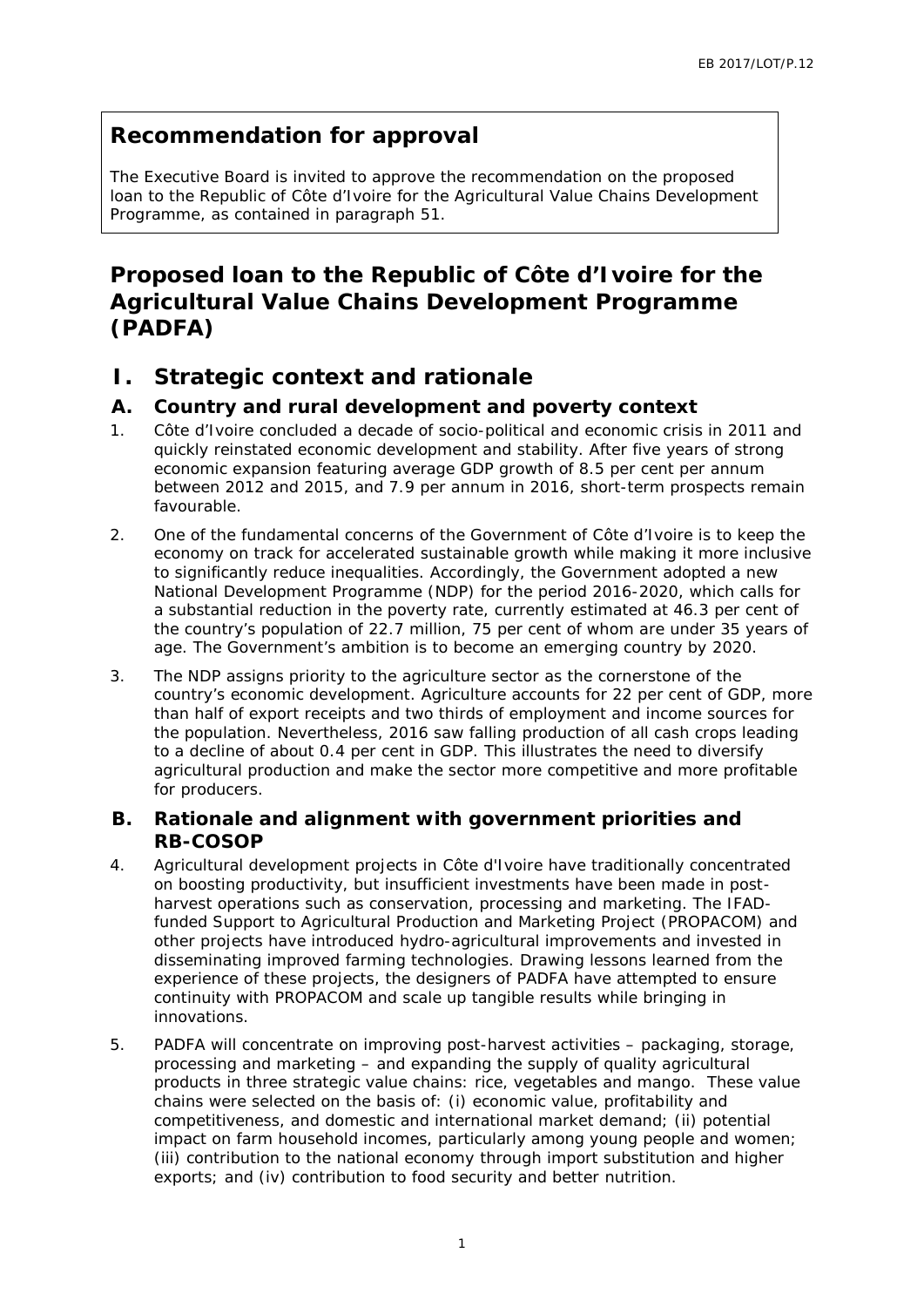6. The choice of these value chains is fully aligned with the objectives of achieving inclusive development and building an emerging economy as set forth in the NDP and the first-generation National Agricultural Investment Programme (NAIP), and with IFAD's three strategic objectives, i.e.: (i) increase poor rural people's productive capacities; (ii) increase poor rural people's benefits from market participation; and (iii) strengthen the environmental sustainability and climate resilience of poor rural people's economic activities. It is also in line with the rationale set forth in IFAD's results-based country strategic opportunities programme (RB-COSOP) for Côte d'Ivoire prepared in 2010, and in the country strategy note prepared pending the new COSOP, which will follow the second generation NAIP2 now under preparation.

# **II. Programme description**

### **A. Programme area and target group**

- 7. PADFA will cover the regions of Bagoué, Poro, Tchologo, Hambol and Gbêkê. These regions post high levels of poverty, ranging from 57 per cent to 83 per cent, compared to the national average of 46.3 per cent. They are located in the Sudanian dry savannah area, which is apt for growing rice, vegetables and mango.
- 8. In promoting the value chains approach, PADFA aims to reach all actors engaged in the various segments of all three value chains targeted: (i) smallholder farmers and their organizations; (ii) downstream actors such as processors, traders and consumers; (iii) those engaged in related activities and occupations such as input suppliers, suppliers and repairers of farm machinery and equipment, and transporters; and (iv) private-sector actors, to provide a boost to profitable, inclusive and equitable partnerships at the value chain level. Rural women and young people aged 15 to 35 account for a sizeable proportion of those involved in the three value chains.
- 9. PADFA targets 32,500 rural households, including 20,000 in the rice value chain, 3,000 in vegetables and 5,000 in the mango value chain. The programme will also reach some 4,500 households (15 per cent) given the structuring nature of the investments, the focus on downstream activities such as processing and marketing, and the knock-on effects on professionalizing producers organizations (POs). The total number of beneficiaries will therefore rise to approximately 180,000 people.

### **B. Programme development objective**

- 10. The overall objective of PADFA is to contribute to reducing rural poverty and stimulating economic growth in the regions of Bagoué, Poro, Tchologo, Hambol and Gbêkê. The impact indicators are as follows: (i) number of people benefiting from economic mobility by 2026; (ii) number of people with better market access; and (iii) number of people having improved production.
- 11. The development objective is to sustainably improve food and nutritional security as well as farming incomes in the rice, mango and vegetable value chains in the programme area. Achievement of this objective will be measured by the following indicators: (i) number of people receiving programme-promoted services; and (ii) percentage of rural POs reporting an increase in sales. Programme outcomes will be as follows: (i) value addition of agricultural products, in the form of processing and marketing, is improved; (ii) the supply of fresh agricultural produce is improved; and (iii) farms and POs are professionalized.
- **C. Components/results**
- 12. PADFA will be implemented over a seven-year period (2017-2024) and will include the following three components: (i) adding value to agricultural products (US\$32.7 million or 45.5 per cent of total cost); (ii) expanding the supply of agricultural products (US\$29.2 million or 40.6 per cent of total cost); and (iii) programme coordination and management (US\$10 million or 13.9 per cent of total cost).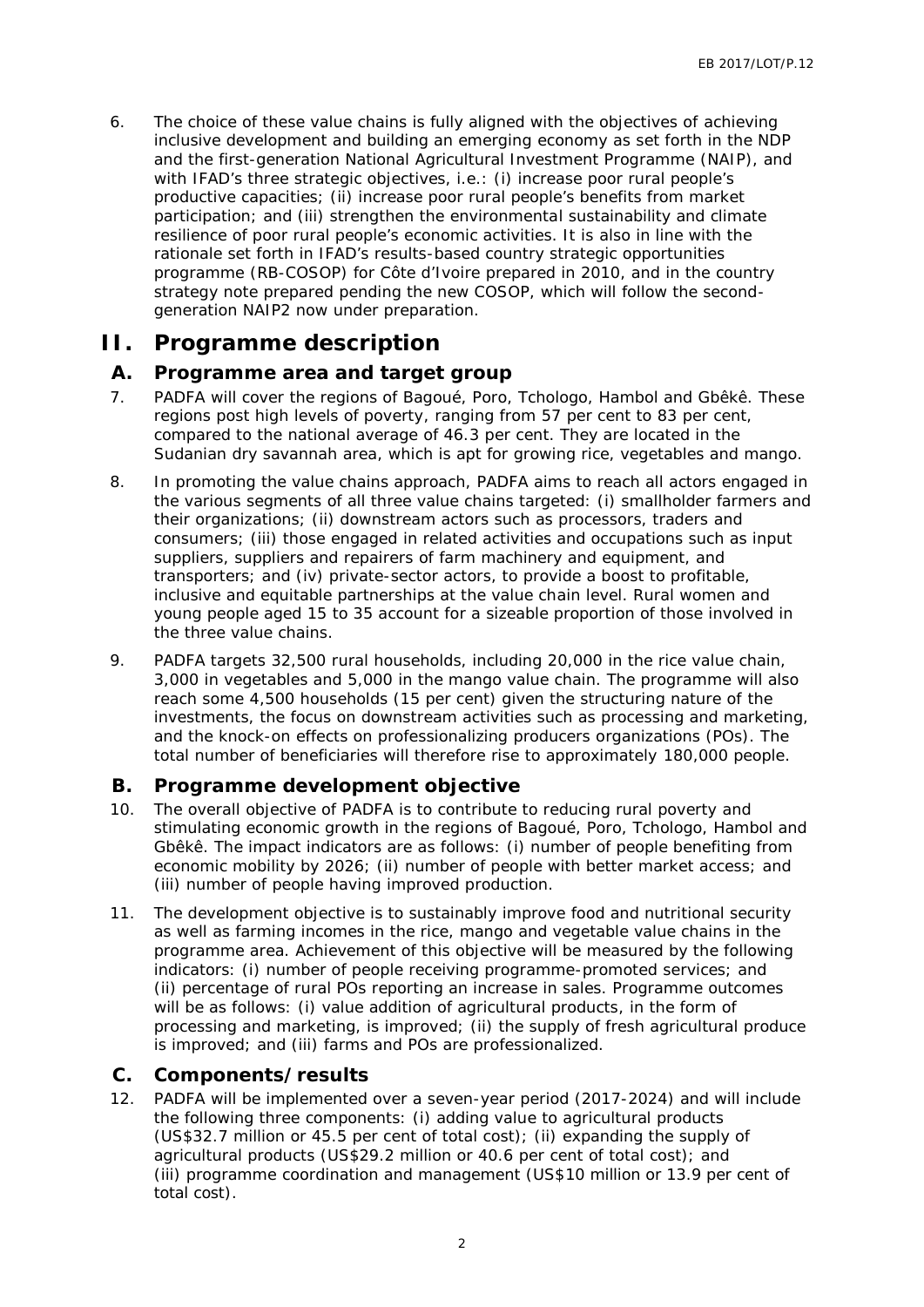- 13. The expected outcome of component 1 is improved value addition for agricultural products. The component has two subcomponents: (i) improving rice, vegetable and mango marketing; and (ii) reducing post-harvest losses and processing agricultural products.
- 14. The expected outcome of component 2 is a sustainable improvement in market oriented production. This component has two subcomponents: (i) boosting the productivity and quality of agricultural products; and (ii) professionalizing agricultural professional organizations (APOs).

## **III. Programme implementation**

### **A. Approach**

- 15. **Agricultural value chain approach**: PADFA adopts the value chain approach to develop close links between actors involved in production and post-harvest activities such as processing, storage and marketing in order to create value.
- 16. **Business approach**: PADFA focuses on agriculture as a business to generate a surplus for smallholder producers. The programme will facilitate commercial partnerships, particularly contracting between POs and downstream value chain actors.
- 17. **Public-private-producer partnerships (4Ps)**: The aim is to mobilize investments by the domestic private sector by promoting cofinancing, risk-sharing mechanisms and other financial products and services favouring the emergence and development of private initiatives. The programme will finance part of the capital contribution of POs and the Government in accordance with the financing key to be selected.
- 18. The programme will adopt an outsourcing approach, relying on private and public service providers and based on performance agreements with proximity operators and agreements with public technical services.
- **B. Organizational framework**
- 19. The administrative and technical oversight of the programme will be provided by the Ministry of Agriculture and Rural Development (MINADER), which will set up a steering committee supported by a technical and monitoring support committee. MINADER will recruit staff on a competitive basis for a programme coordination unit (PCU) based in Korhogo, which will have autonomy in administrative and financial management, programming and budget.
- **C. Planning, monitoring and evaluation, learning and knowledge management**
- 20. PADFA activities will be planned in the annual workplan and budget (AWP/B). Each AWP/B will include: (i) a detailed description of the activities planned for the coming year, together with implementation modalities and monitoring indicators; (ii) a funds flow statement and disbursement plan; and (iii) a procurement plan.
- 21. The M&E system will be built upon four major pillars: (i) the logical framework, setting out the programme rationale and the chain of projected results; (ii) the AWP/B as an activity planning tool to achieve the objectives set; (iii) the M&E manual specifying implementation arrangements, tools and actors; and (iv) an information technology platform developed to meet the programme needs, to record achievements and monitor progress on activities and results achievement.
- 22. The M&E system will be structured around three functions, each making use of specific information sources and tools: (i) internal monitoring of planning in the form of physical and financial execution rates for AWP/B activities; (ii) monitoring of logical framework indicators to measure the achievement of expected programme outputs, outcomes and impact; and (iii) ex ante, midterm and ex post impact assessments and studies. In this way the M&E system will provide strategic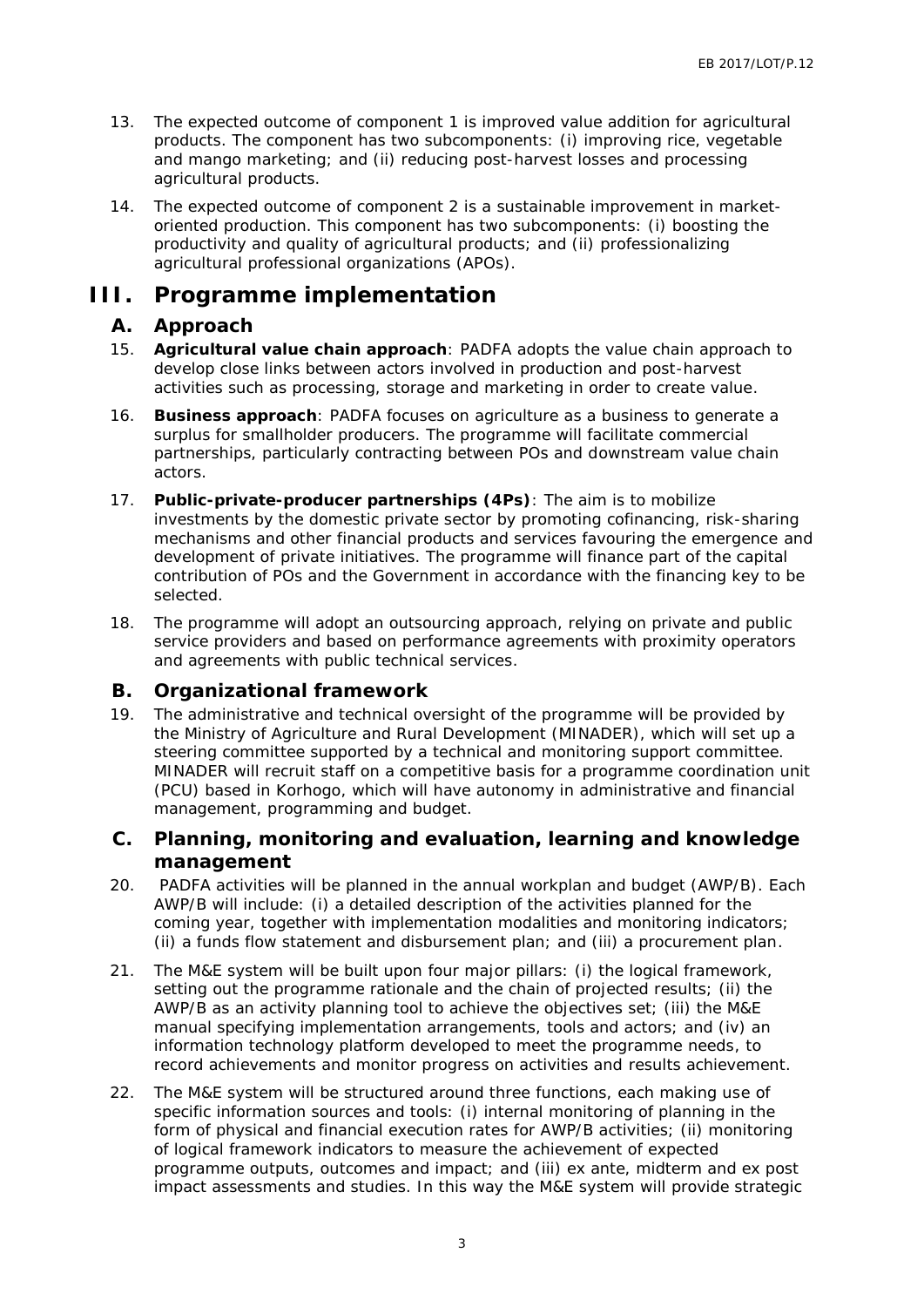and operational guidance for the PCU, technical and monitoring support committee and steering committee for decision-making.

- 23. The system will be operationalized at the local level by the implementation partners, who will provide activity planning and monitoring as well as data collection. Data will be consolidated by the PCU for analysis and reporting purposes.
- 24. PADFA M&E will be participatory and will include: (i) ongoing internal activity monitoring; (ii) participatory internal self-evaluations involving various stakeholders, including beneficiaries; (iii) joint IFAD-Government supervision missions and implementation support missions; (iv) periodic external evaluations; and (v) a midterm review conducted jointly by IFAD and the Government at the end of year four.
- 25. **Learning and knowledge management.** PADFA will pay particular attention to leveraging lessons learned and knowledge management throughout programme implementation. This will take place under the coordination of the M&E and knowledge management officer as part of the knowledge management strategy and communication plan to be prepared by a service provider at programme start-up.
- 26. The knowledge management strategy and communication plan will specify the communication products to be developed. The PADFA website will be the main instrument for sharing information on achievements, experiences and lessons learned by the programme with a broad-based audience. Annual reports, semi-annual bulletins, documentaries and other communication products will be produced to demonstrate the programme interventions and their impact.
- 27. Communication among actors to share best practices and knowledge acquired will take place in thematic exchange groups, learning tours and exchanges, and national and regional workshops. Communication will take place with the beneficiaries upstream, throughout and downstream of project interventions.
- **D. Financial management, procurement and governance**
- 28. The programme funds will be managed in accordance with procedures prevailing in Côte d'Ivoire and IFAD's financial and administrative management procedures for projects. Administrative and financial procedures will be set out in the borrower letter and the administrative and financial manual for the programme. To facilitate IFAD loan disbursements and programme implementation, the borrower will open a designated account at a commercial bank in Abidjan for deposit of IFAD funds. The PCU in Korhogo and the Bouaké unit will have, respectively, a programme account and an advance account to fund operating and investment expenditures called for in the AWP/B. The borrower will select external auditors on a competitive basis and with prior IFAD agreement to audit the PADFA accounts at the end of each fiscal year.
- **E. Supervision**
- 29. PADFA will be supervised directly by IFAD with two supervision missions per year and participation by members of the steering committee and the technical and monitoring support committee. The supervision missions will pay particular attention to progress made on achieving results and impact, institutional and technical success factors, and any constraints. Specific support missions will be organized as needed.

# **IV. Cost, financing, programme benefits**

### **A. Programme cost**

30. The total cost of the programme over a seven-year period, including provisions for physical contingencies and price escalation, is CFAF 43.8 billion, equivalent to US\$71.8 million. Total base cost is CFAF 40.6 billion, or US\$66.6 million. Programme costs by component are as follows: (i) adding value to agricultural products: US\$32.7 million, or 45.5 per cent of total cost; and (ii) expanding the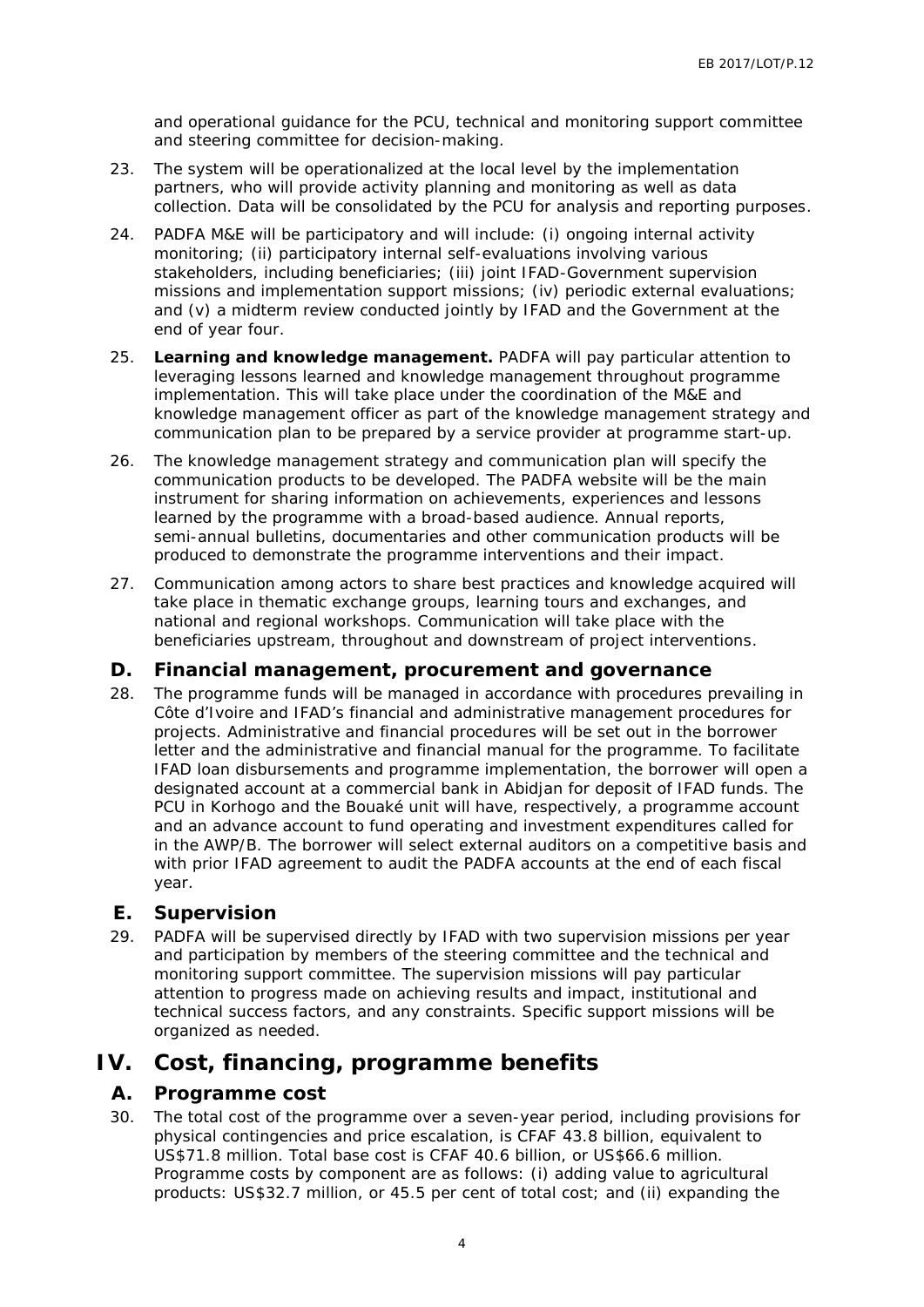supply of agricultural products: US\$29.2 million, or 40.6 per cent of total cost. The cost of coordination, M&E and knowledge management is estimated at US\$10 million, or 13.9 per cent of total cost.

#### Table 1

**Programme cost by component and by financier** (Thousands of United States dollars)

|                                                                | IFAD loan |      | Financing gap   |     | OFID                     |        | <b>Beneficiaries</b>     |                          | Government |                          | Total    |       |
|----------------------------------------------------------------|-----------|------|-----------------|-----|--------------------------|--------|--------------------------|--------------------------|------------|--------------------------|----------|-------|
| Component                                                      | Amount    | %    | Amount          | %   | Amount                   | %      | Amount                   | %                        | Amount     | %                        | Amount   | %     |
| A. Adding value to agricultural products                       |           |      |                 |     |                          |        |                          |                          |            |                          |          |       |
| 1. Improved rice, vegetable and mango marketing                | 963       | 9.2  | 979             | 9.4 | 8 4 9 2 8 1.4            |        |                          |                          |            | $\overline{\phantom{a}}$ | 10 4 3 3 | 14.5  |
| 2. Improved post-harvest processing of agricultural<br>roducts | 5 9 0 8   | 26.6 | 4 162 18.7      |     | 2 2 0 3                  | 9.9    | 7 671 34.5               |                          | 2 304 10.4 |                          | 22 248   | 31.0  |
| Subtotal A                                                     | 6871      | 21.0 | 5 140 15.7      |     | 10 695 32.7              |        | 7671 23.5                |                          | 2 3 0 4    | 7.1                      | 32 681   | 45.5  |
| B. Expanding the supply of agricultural products               |           |      |                 |     |                          |        |                          |                          |            |                          |          |       |
| 1. Improved productivity and quality of agricultural products  | 5 2 7 4   | 21.8 | 5 489 22.6      |     | 9 306 38.4               |        | 2 490 10.3               |                          | 1 682      | 6.9                      | 24 240   | 33.8  |
| 2. Professionalization of APOs                                 | 1632      | 33.1 | 3 175 64.4      |     | $\overline{\phantom{0}}$ | $\sim$ | 78                       | 1.6                      | 50         | 1.0                      | 4 9 3 4  | 6.9   |
| Subtotal B                                                     | 6 906     | 23.7 | 8 6 6 4 2 9 . 7 |     | 9 306 31.9               |        | 2 5 6 7                  | 8.8                      | 1731       | 5.9                      | 29 1 7 4 | 40.6  |
| C. Coordination, M&E and knowledge management                  |           |      |                 |     |                          |        |                          |                          |            |                          |          |       |
| 1. Coordination and management                                 | 3 3 6 6   | 49.7 | 3 2 3 6 4 7 . 8 |     |                          |        |                          | $\overline{\phantom{a}}$ | 166        | 2,5                      | 6 7 6 8  | 9.4   |
| 2. M&E, knowledge management, communication                    | 1 3 5 8   | 42.7 | 1 8 1 6 5 7 . 1 |     |                          |        |                          |                          | 9          | 0.3                      | 3 1 8 2  | 4.4   |
| Subtotal C                                                     | 4 7 2 3   | 47.5 | 5 0 5 2 5 0 . 8 |     |                          |        | $\overline{\phantom{a}}$ | $\overline{\phantom{a}}$ | 175        | 1.8                      | 9950     | 13.9  |
| Total                                                          | 18 500    | 25.8 | 18 856 26.3     |     | 20 000 27.9              |        | 10 238 14.3              |                          | 4 2 1 1    | 5.9                      | 71805    | 100.0 |

### **B. Programme financing**

- 31. The programme financing plan is as follows: (i) IFAD, US\$18.5 million under the 2016-2018 PBAS cycle, corresponding to 25.8 per cent of the total; (ii) OFID, US\$20.0 million, or 27.9 per cent; (iii) the Government, US\$4.2 million, or 5.9 per cent; (iv) the beneficiaries, US\$10.2 million, or 14.3 per cent; and (v) a financing gap of US\$18.9 million, or 26.3 per cent of the total.
- 32. This financing gap could be filled by future IFAD allocation, on terms to be determined based on internal procedures and subject to Executive Board approval, or by another source of financing to be sought during programme implementation.

#### Table 2

**Programme cost by category of expenditure and source of financing** (Thousands of United States dollars)

|                                  | IFAD loan |      | Financing gap |                          | OFID                     |                          | <b>Beneficiaries</b> |      | Government               |                | Total   |       |
|----------------------------------|-----------|------|---------------|--------------------------|--------------------------|--------------------------|----------------------|------|--------------------------|----------------|---------|-------|
| Category of expenditure          | Amount    | %    | Amount        | %                        | Amount                   | %                        | Amount               | %    | Amount                   | %              | Amount  | %     |
| L. Investment costs              |           |      |               |                          |                          |                          |                      |      |                          |                |         |       |
| A. Works/ rural engineering      | 726       | 3.7  | 717           | 3.6                      | 15 942                   | 80.4                     | 2444                 | 12.3 |                          |                | 19829   | 27.6  |
| <b>B.</b> Vehicles               | 480       | 77.0 |               | $\overline{\phantom{a}}$ |                          |                          |                      |      | 143                      | 23.0           | 624     | 0.9   |
| C. Equipment and materials       | 2 0 8 7   | 11.8 | 2452          | 13.9                     | 2778                     | 15.7                     | 6 2 9 9              | 35.6 | 4 0 6 7                  | 23.0           | 17 683  | 24.6  |
| D. Training and workshops        | 2622      | 40.4 | 3855          | 59.4                     | 3                        | $\sim$                   | 14                   | 0.2  |                          | $\overline{a}$ | 6494    | 9.0   |
| E. Consultations                 | 2 3 2 0   | 41.6 | 1995          | 35.7                     | 1 2 4 6                  | 22.3                     | 20                   | 0.4  | $\overline{\phantom{a}}$ |                | 5 5 8 2 | 7.8   |
| F. Goods and services and inputs | 3698      | 35.0 | 5 3 8 0       | 50.9                     | 31                       | 0.3                      | 461                  | 13.8 |                          |                | 10 570  | 14.7  |
| G. Grants and subsidies          | 4 3 2 7   | 78.0 | 1 2 2 1       | 22.0                     |                          | $\overline{\phantom{a}}$ |                      |      |                          |                | 5 5 4 8 | 7.7   |
| Total investment costs           | 16 261    | 24.5 | 15 620        | 23.5                     | 20 000                   | 30.2                     | 10 238               | 15.4 | 4 2 1 1                  | 6.3            | 66 330  | 92.4  |
| II. Operating costs              |           |      |               |                          |                          |                          |                      |      |                          |                |         |       |
| A. Salaries and benefits         | 1629      | 40.8 | 2 3 6 4       | 59.2                     |                          |                          |                      |      |                          |                | 3993    | 5.6   |
| B. Other operating costs         | 610       | 41.2 | 872           | 58.8                     | $\overline{\phantom{a}}$ |                          |                      |      | $\overline{a}$           |                | 1 4 8 2 | 2.1   |
| Total operating costs            | 2 2 3 9   | 40.9 | 3 2 3 6       | 59.1                     |                          |                          |                      |      | $\overline{\phantom{a}}$ |                | 5475    | 7.6   |
| Total                            | 18 500    | 25.8 | 18856         | 26.3                     | 20 000                   | 27.9                     | 10 238               | 14.3 | 4 2 1 1                  | 5.9            | 71 805  | 100.0 |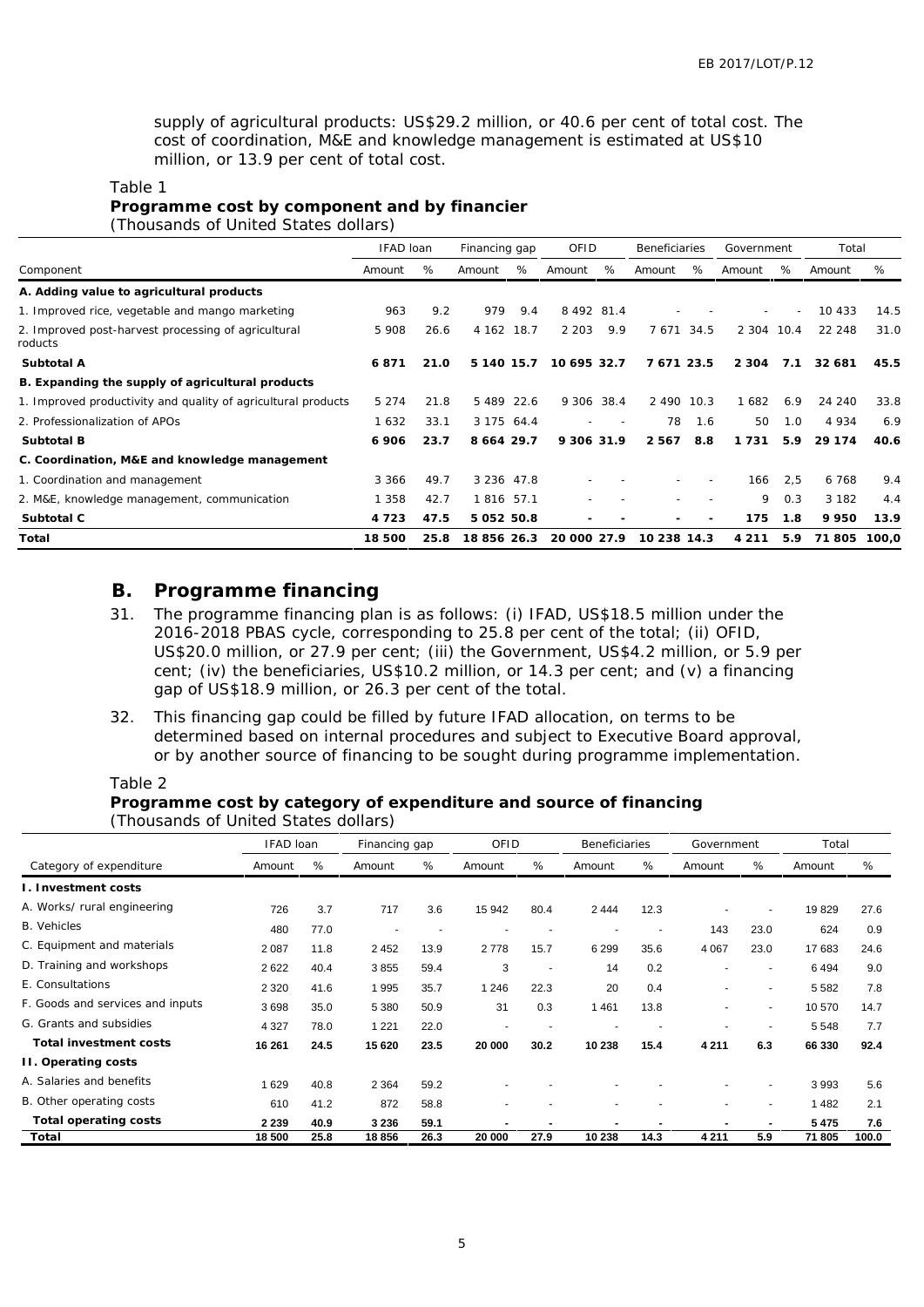### **C. Summary benefit and economic analysis**

33. **Financial analysis.** Financial benefits have been analysed for rice processing activities – improved hulling, improved mini rice mill, new mini rice mill, parboiling – and for modern mango drying and industrial mango processing. The analysis also covered different production models, e.g. two types of rice growing – upland and irrigated – and mixed vegetable gardening including tomato, aubergine, peppers and okra, as well as mango plantations. The financial returns on various value addition and production models is presented in table 3.

|                   | <b>Models</b>               | Financial<br>I RR | <b>NPV</b><br>(@10%,<br>CFAF) | <b>NPV</b><br>(@10%,<br>US\$) | Ratio<br>B/C |
|-------------------|-----------------------------|-------------------|-------------------------------|-------------------------------|--------------|
|                   | Improved hulling unit       | 15%               | 2 164 377                     | 3 5 4 8                       | 1.02         |
| Value             | Improved mini rice mill     | 54%               | 95 574 167                    | 156 679                       | 1.06         |
| addition -        | New mini rice mill          | 52%               | 110 664 037                   | 181 416                       | 1.05         |
| processing<br>and | Parboiling                  | 26%               | 6 311 435                     | 10 347                        | 1.22         |
| marketing         | Mango drying unit -1 dryer  | 19%               | 17 080 661                    | 28 001                        | 1.30         |
|                   | Industrial mango processing | 75%               | 6 248 523 178                 | 10 243 481                    | 1.43         |
|                   | Rainfed rice                |                   | 578 419                       | 948                           | 1.09         |
| Production        | Irrigated rice              |                   | 1868787                       | 3 0 6 4                       | 1.62         |
|                   | Mixed vegetable gardening   | 25%               | 1 307 086                     | 2 1 4 3                       | 1.45         |
|                   | Mango                       | 44%               | 360 743                       | 591                           | 1.59         |

#### Table 3 **Summary of PADFA economic models**

34. **Economic results and sensitivity analysis**. The economic internal rate of return (EIRR) of the programme is 21.5 per cent. Net present value (NPV), at an opportunity cost of capital of 8 per cent, is CFAF 25.9 billion, or US\$40.9 million. Benefits not included in the EIRR are improvements in living conditions and food and nutritional security with rising incomes and food availability, the consequences of improving markets, the impact of skills transmitted by training on other economic activities conducted by the beneficiaries and the knock-on effects on value chain actors both upstream – suppliers of inputs, equipment and services – and downstream – processors and traders – including women and young people.

### **D. Sustainability**

35. The sustainability of the expected impact of PADFA derives mainly from the underlying principles and approaches to programme implementation. The value chains and business approaches promoted by PADFA will enable it to reach all actors and to create commercial partnerships that last beyond the programme activities and duration. Sustainability will also be ensured by developing agricultural entrepreneurship and inclusive business models that generate concerted efforts and financing to underwrite both financial sustainability and social inclusion. PADFA will make a strong contribution to developing economic opportunities and diversifying income sources through agrifood processing. Support will need to be provided within the framework of business plans and will be differentiated by value chain, value chain segment and APO maturity level.

### **E. Risk identification and mitigation**

36. The main risks to PADFA relate to: (i) macroeconomic instability; (ii) resurgence of socio-political unrest; (iii) limited technical implementation capacities; (iv) poor incentives for private operators; and (v) climate change. Mitigation measures for technical risks include: (i) phased implementation; (ii) strengthening of PCU and the technical and monitoring support committee, as well as proximity support; (iii) national and international technical assistance for start-up to produce operating and procedures manuals, and for implementation; (iv) development of strategic partnerships and contracting of service providers; and (v) synergies with other projects and programmes.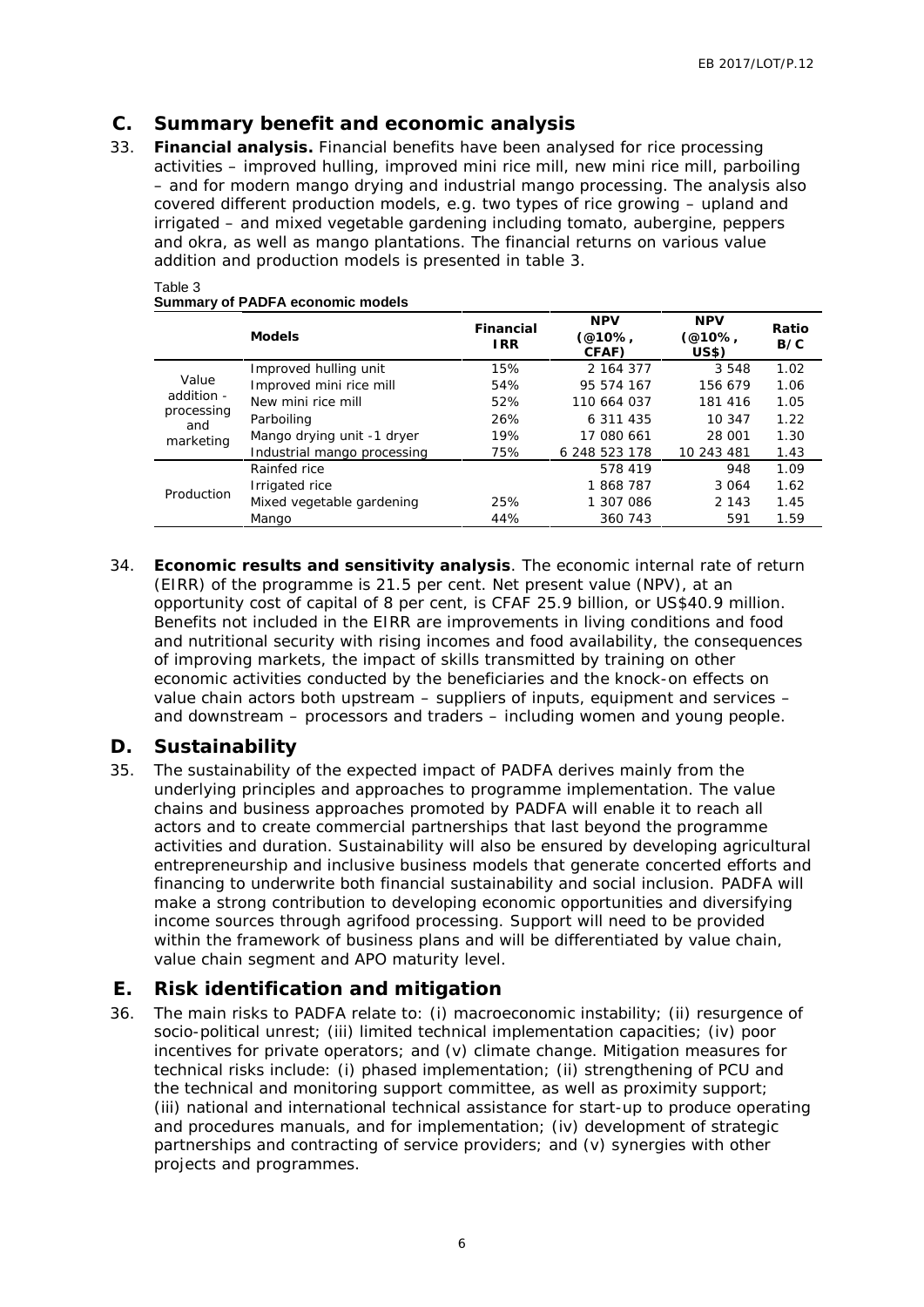# **V. Corporate considerations**

### **A. Compliance with IFAD policies**

- 37. **Strategic framework 2016-2025.** PADFA is in compliance with IFAD's strategic framework 2016-2025, which calls for inclusive and sustainable rural transformation. PADFA will carry out activities to achieve the three strategic objectives: (i) increase poor rural people's productive capacities; (ii) increase poor rural people's benefits from market participation; and (iii) strengthen the environmental sustainability and climate resilience of poor rural people's economic activities.
- 38. **Country strategy note 2016-2018**. The programme is fully compliant with IFAD's commitments in Côte d'Ivoire as set forth in the country strategy note 2016-2018, based on the following two strategic objectives: (i) support APOs to enable them to provide services to their members and influence agricultural policy; and (ii) support food and horticultural value chains to create employment and wealth for rural poverty reduction.
- 39. **Climate change strategy.** PADFA is aligned with IFAD's climate change strategy (2010), in particular with the following objectives: (i) to support innovative approaches to help smallholder producers to build their resilience to climate change; (ii) to enable smallholder farmers to take advantage of available mitigation incentives and financing; and (iii) to inform a more cogent dialogue on climate change, rural development, agriculture and food security.
- 40. **Rural finance policy**. The programme will put forward mechanisms and activities in compliance with the national strategy for the microfinance sector (2015) and with IFAD's strategies, principles and instruments on rural finance and value chain financing. The programme will seek to harmonize its practices with other development actors already proven in the area.
- 41. **Targeting strategy**. In accordance with IFAD's strategy on targeting and gender equality, PADFA has developed activities to promote: (i) women's empowerment: access by women and young people to productive assets and financing, participation in activities to generate and diversify income downstream of value chains and by integrating with 4Ps, etc.; (ii) representation and participation in decision-making: inclusion of women and young people in groups and support for their organizations, capacity-building for women's and youth organizations; and (iii) equitable sharing of workload.
- 42. **Inclusion of smallholder producers and the private sector in agricultural value chains**. In compliance. The development approach adopted by PADFA is built around value chains and based on a comprehensive analysis of each value chain, from producer to final consumer. PADFA favours integrating the private sector to promote 4P type partnerships enabling access to markets with well-defined roles and responsibilities and shared risks and benefits .
- 43. **Social, environmental and climate assessment procedures (SECAP)**. In compliance.

### **B. Alignment and harmonization**

- 44. PADFA is in line with national priorities set in the NDP and NAIP, and will support regional development strategies. PADFA actions will act as a catalyst for the dissemination of quality standards and pricing, facilitating commercial relations among actors, access to financial services and 4P development. PADFA will strengthen the technical and material capacities of public technical services, proximity operators and APOs to scale up programme innovations.
- 45. The agriculture sector in Côte d'Ivoire receives technical and financial support from several bilateral and multilateral partners, such as the World Bank, African Development Bank, European Union, Food and Agriculture Organization of the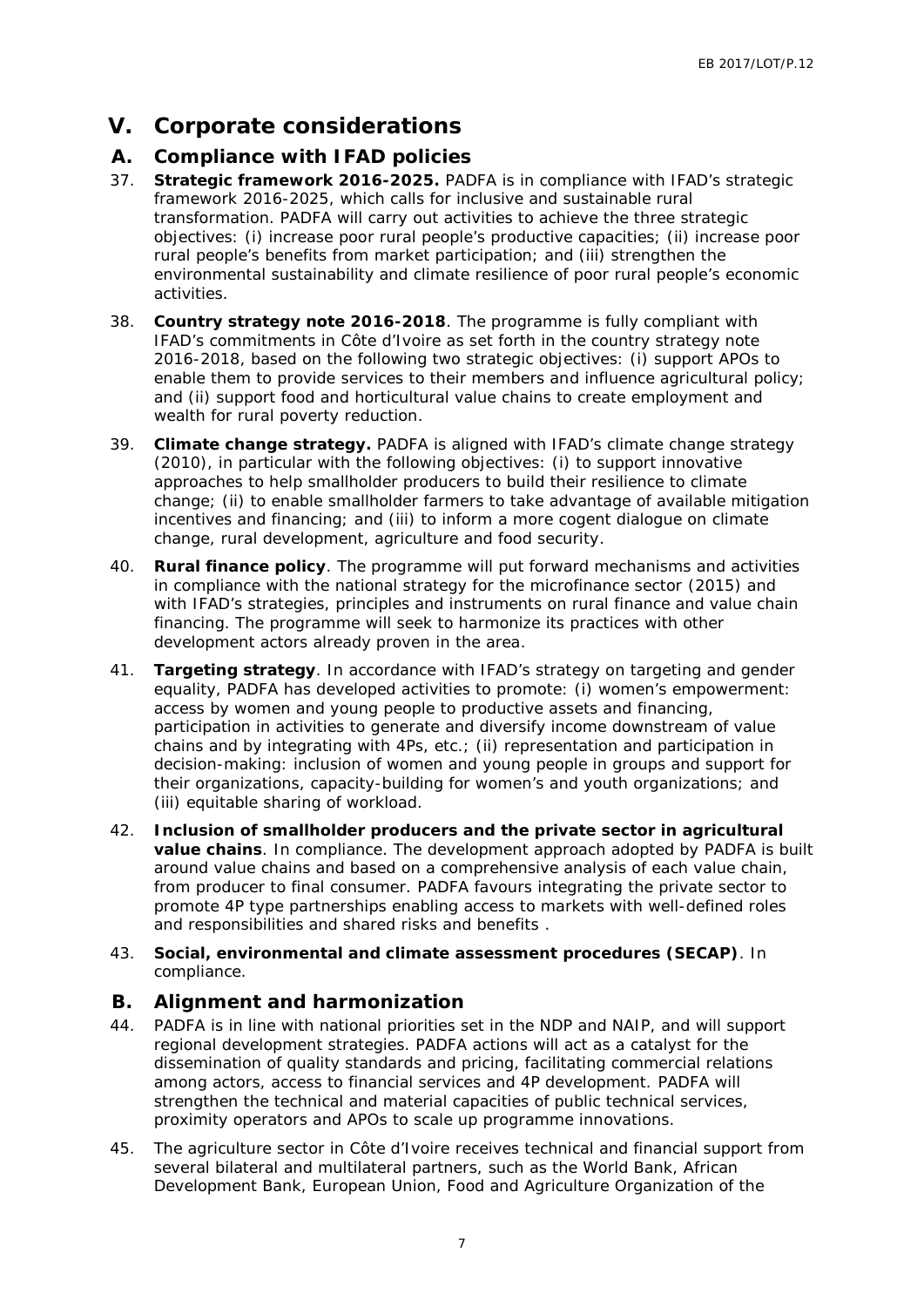United Nations, World Food Programme and other specialized agencies of the United Nations, research centres and international organizations who are members of the donors group for the agriculture sector, rural development and the environment, which has 12 active members. Since 1981, when it began to work in Côte d'Ivoire, IFAD has always sought complementarities with other partners in the rural development process, and will continue to do so.

### **C. Innovations and scaling up**

- 46. PADFA has drawn on lessons learned by IFAD-funded projects the Agricultural Rehabilitation and Poverty Reduction Project (PRAREP), Support to Agricultural Production and Marketing Project (PROPACOM), PROPACOM Western Extension, and other IFAD projects in Burkina Faso, Guinea, Senegal and Togo, as well as bringing in innovations in the following areas:
	- (a) **Recruitment and proximity support for PCU** by: (i) setting up a technical support and monitoring committee to provide supervision and proximity monitoring of the PCU by the Government and IFAD; and (ii) decentralizing and automating the M&E using pre-programmed tablets in an effective system that links planning with results-based management;
	- (b) **Selection of service providers**. Limited capacities among service providers were noted during supervision and evaluation missions for PROPACOM and partly explain performance weaknesses. It is proposed that a performance assessment be done of PROPACOM service providers, and that the roster be expanded to include private operators with business development experience, using more effective selection criteria and procedures;
	- (c) **Improvements in activities downstream of value chains**. The innovation under PADFA will consist of piloting the 4P model to mobilize national private operators to finance processing and marketing activities;
	- (d) **Building in nutrition**. Unlike previous projects, PADFA adopts a cross-cutting, systematic and consistent approach that builds nutrition into every link in the value chains – by taking a nutrition-sensitive agricultural approach in the selection of value chains, production and processing activities, economic empowerment of women, functional literacy and nutritional education;
	- (e) **Rehabilitation of rural infrastructure**. To avoid delays in work on rehabilitating hydro-agricultural infrastructure, PADFA proposes to renew the agreement on delegated project management between PROPACOM and the National Office for Technical Studies on Development (BNETD) to rehabilitate production, packaging, processing and marketing infrastructure.
- 47. **Scaling up**. PADFA is intended to replicate, consolidate and scale up the results of multiple projects carried out in the region in order to take full advantage of their impact. Examples include production infrastructure and storage warehouses built by PROPACOM and the Project to Support the Recovery of Agricultural Value Chains in Côte d'Ivoire (PARFACI), investments by the Inter-professional Fund for Agricultural Research and Advisory Assistance (FIRCA) in mango drying units and the organization of mango producers' cooperatives and, finally, the results of the West Africa Agricultural Productivity Programme (WAAPP) in seed multiplication and disseminating production systems.

### **D. Policy engagement**

48. The programme calls for strengthening grass-roots capacities by consolidating APOs' technical, economic, organizational and functional skills to enable them to articulate their needs and participate actively in policy dialogue.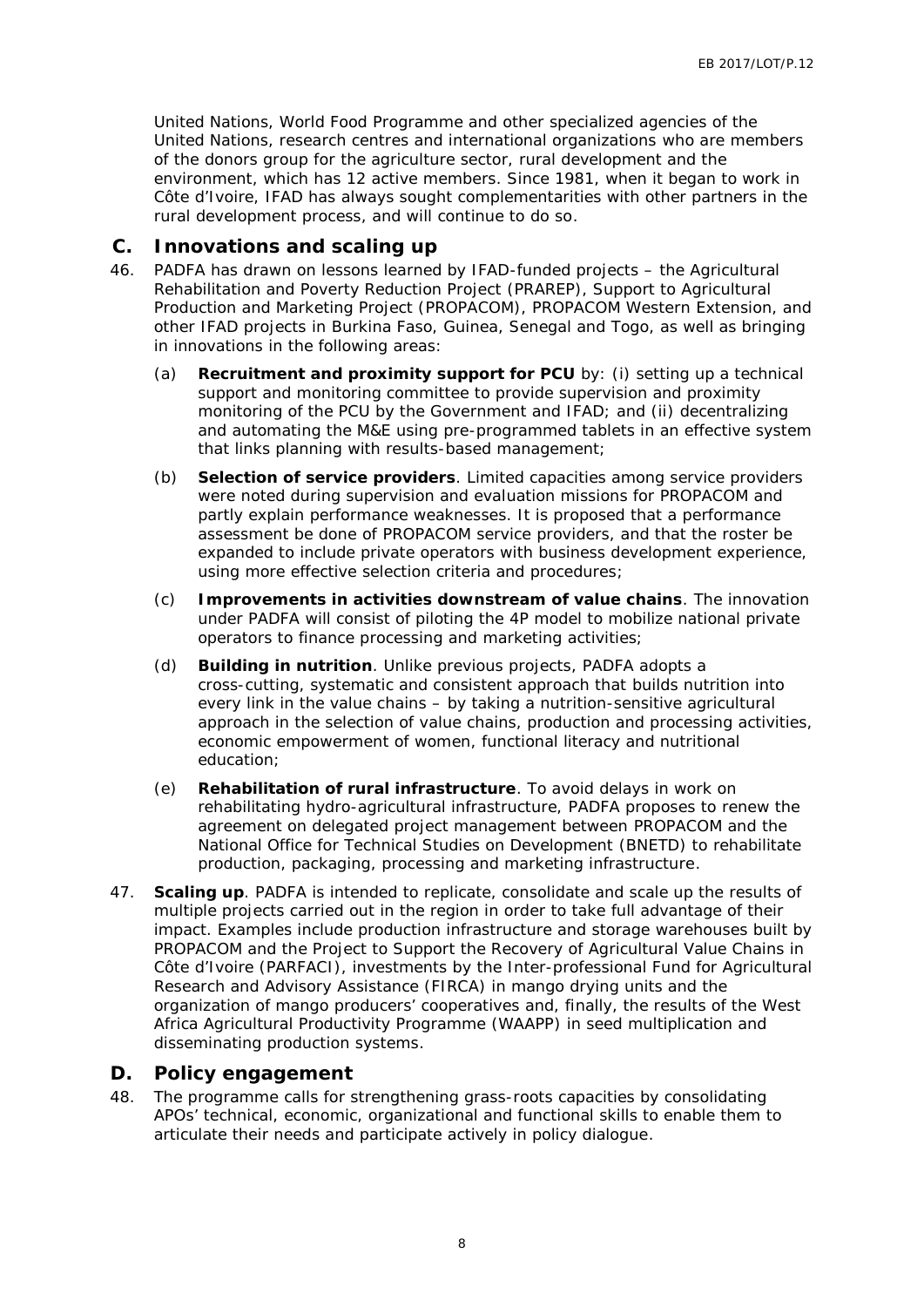# **VI. Legal instruments and powers**

- 49. A programme financing agreement between the Republic of Côte d'Ivoire and IFAD will constitute the legal instrument for extending the proposed financing to the borrower. A copy of the negotiated financing agreement is attached as appendix I.
- 50. I am satisfied that the proposed financing will comply with the Agreement Establishing IFAD and the Lending Policies and Criteria.

### **VII. Recommendation**

51. I recommend that the Executive Board approve the proposed financing in terms of the following resolution:

> RESOLVED: That the Fund shall provide a loan on highly concessional terms to the Republic of Côte d'Ivoire in an amount equivalent to US\$18.5 million (eighteen million five hundred thousand United States dollars), and upon such terms as shall be substantially in accordance with the terms and conditions presented herein.

> > Gilbert F. Houngbo President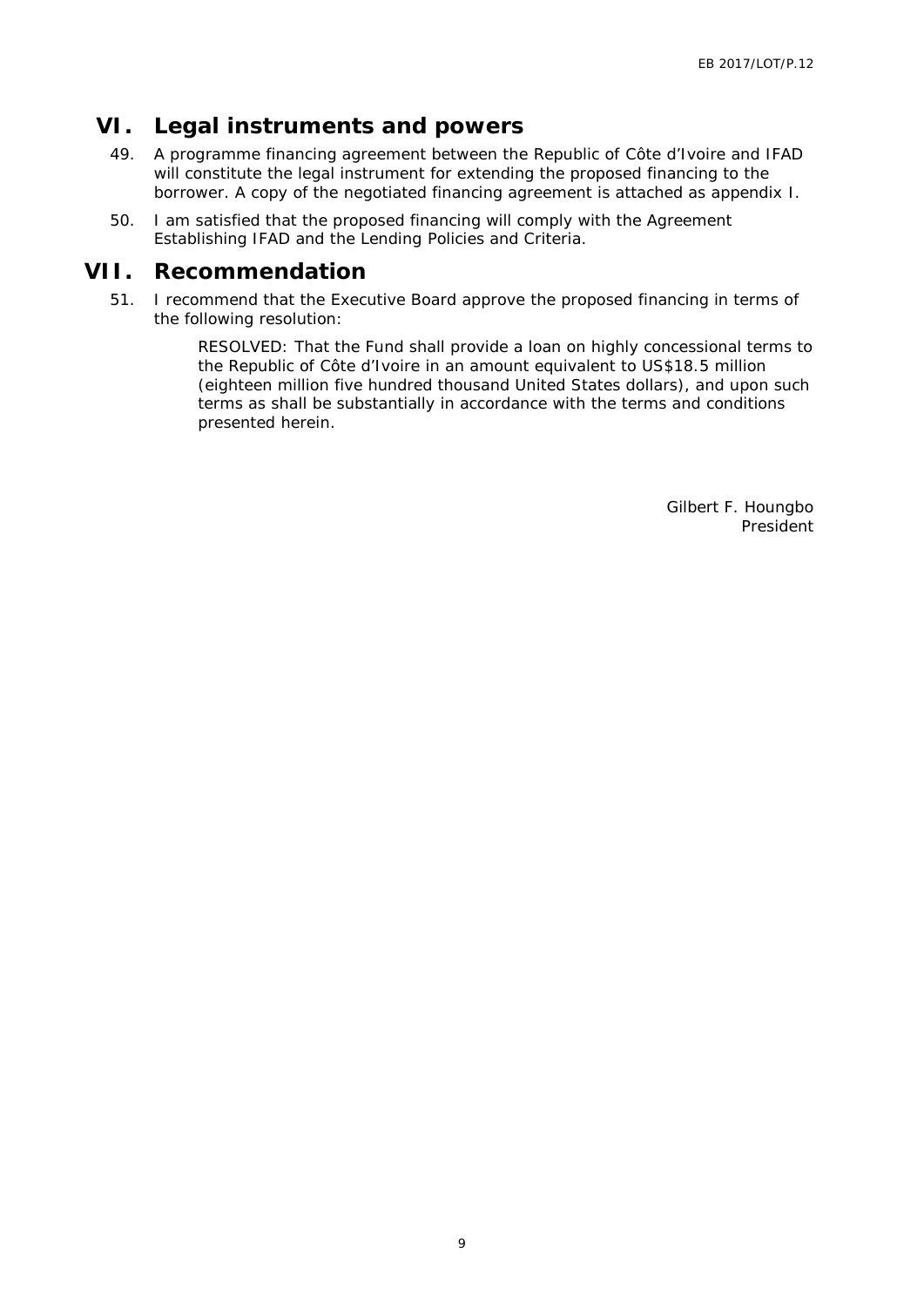# **Accord de financement négocié: "Programme d'appui au développement des filières agricoles (PADFA)"**

(Négociations conclues le 20 juillet 2017)

Numéro du prêt: \_\_\_\_\_\_\_\_\_

Nom du programme: Programme d'appui au développement des filières agricoles (PADFA) ("le Programme")

La République de Côte d'Ivoire ("l'Emprunteur")

et

Le Fonds International de Développement Agricole ("le Fonds'' ou "le FIDA")

(désigné individuellement par "la Partie'' et collectivement par "les Parties")

conviennent par les présentes de ce qui suit:

#### **Préambule**

A) ATTENDU que l'Emprunteur a sollicité du Fonds un prêt pour le financement du Programme décrit à l'annexe 1 du présent Accord;

B) ATTENDU que le Fonds a accepté d'accorder un prêt à l'Emprunteur pour contribuer au financement du Programme, conformément aux modalités et conditions établies dans le présent Accord;

C) ATTENDU que l'Emprunteur et le Fonds OPEP pour le développement international (OFID) doivent conclure un accord de financement afin d'assurer le cofinancement de ce Programme;

EN FOI DE QUOI, les Parties conviennent par les présentes de ce qui suit:

### **Section A**

1. Le présent Accord comprend l'ensemble des documents suivants: le présent document, la description du Programme et les dispositions relatives à l'exécution (annexe 1), le tableau d'affectation des fonds (annexe 2), et les clauses particulières (annexe 3).

2. Les Conditions générales applicables au financement du développement agricole en date du 29 avril 2009, amendées en avril 2014 et toutes éventuelles modifications postérieures ("les Conditions générales") sont annexées au présent document, et l'ensemble des dispositions qu'elles contiennent s'appliquent au présent accord. Aux fins du présent accord, les termes dont la définition figure dans les Conditions générales ont la signification qui y est indiquée.

3. Le Fonds accorde à l'Emprunteur un prêt ("le Financement"), que l'Emprunteur utilise aux fins de l'exécution du Programme, conformément aux modalités et conditions énoncées dans le présent Accord.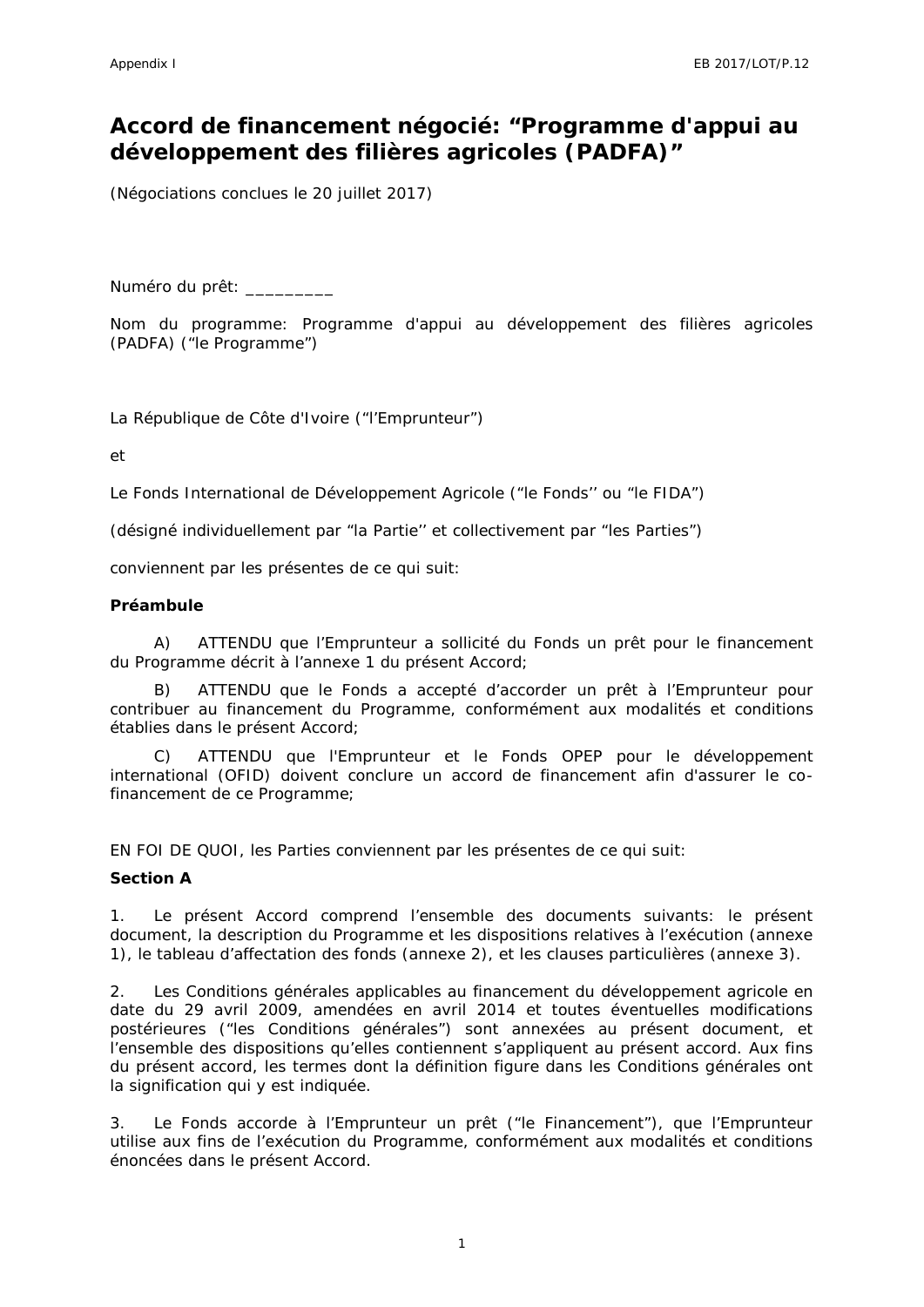#### **Section B**

1 Le montant du prêt est de dix-huit millions et cinq cent mille dollars des Etats-Unis (18 500 000 USD).

2 Le prêt accordé à des conditions particulièrement favorables est exempt d'intérêts mais supporte une commission de service de trois quarts de point (0,75%) l'an, exigible chaque semestre dans la monnaie de paiement des frais de service du prêt. Le prêt comporte un délai de remboursement de quarante (40) ans dont un différé d'amortissement de dix (10) ans à compter de la date d'approbation du prêt par le Conseil d'administration du Fonds.

3. La monnaie de paiement au titre du service du prêt est le dollar des Etats-Unis (USD).

4. L'exercice financier débute le 1<sup>er</sup> janvier et se termine le 31 décembre.

5. Le remboursement du principal et le paiement de la commission de service sont exigibles le 15 juin et le 15 décembre.

6. Un compte désigné libellé en francs de la Communauté Financière Ouest Africaine (CFA) sera ouvert par l'Emprunteur auprès de la Banque Centrale des Etats de l'Afrique de l'Ouest (BCEAO) afin de recevoir les ressources provenant du prêt du FIDA.

7. Un compte de Programme libellé en francs CFA sera ouvert par l'Unité de coordination du Programme (UCP) auprès de la Banque du Trésor afin de financer les dépenses de fonctionnement et d'investissement du Programme.

8. La contribution de l'Emprunteur au financement du Projet est estimée à un montant équivalent à quatre millions deux cent mille dollars des Etats-Unis (4 200 000 USD). Cette contribution est destinée à financer l'intégralité des droits de douane, impôts et taxes afférents au Programme.

#### **Section C**

1. L'Agent Principal du Programme est le Ministère de l'Agriculture et du Développement Rural (MINADER).

2. La date d'achèvement du Programme est fixée au septième anniversaire de la date d'entrée en vigueur du présent Accord.

### **Section D**

Le Fonds assure l'administration du prêt et la supervision du Programme.

### **Section E**

1. Les éléments ci-dessous constituent des conditions préalables au premier décaissement et s'ajoutent à la condition prévue à la Section 4.02 b) des Conditions générales:

a) Les organes nécessaires à la mise en œuvre du Programme ont été créés par l'Agent principal soit, le Comité d'Orientation et de Pilotage (COP); le Comité d'Appui et de Suivi Technique (CAST) et l'Unité de Coordination du Programme (UCP); et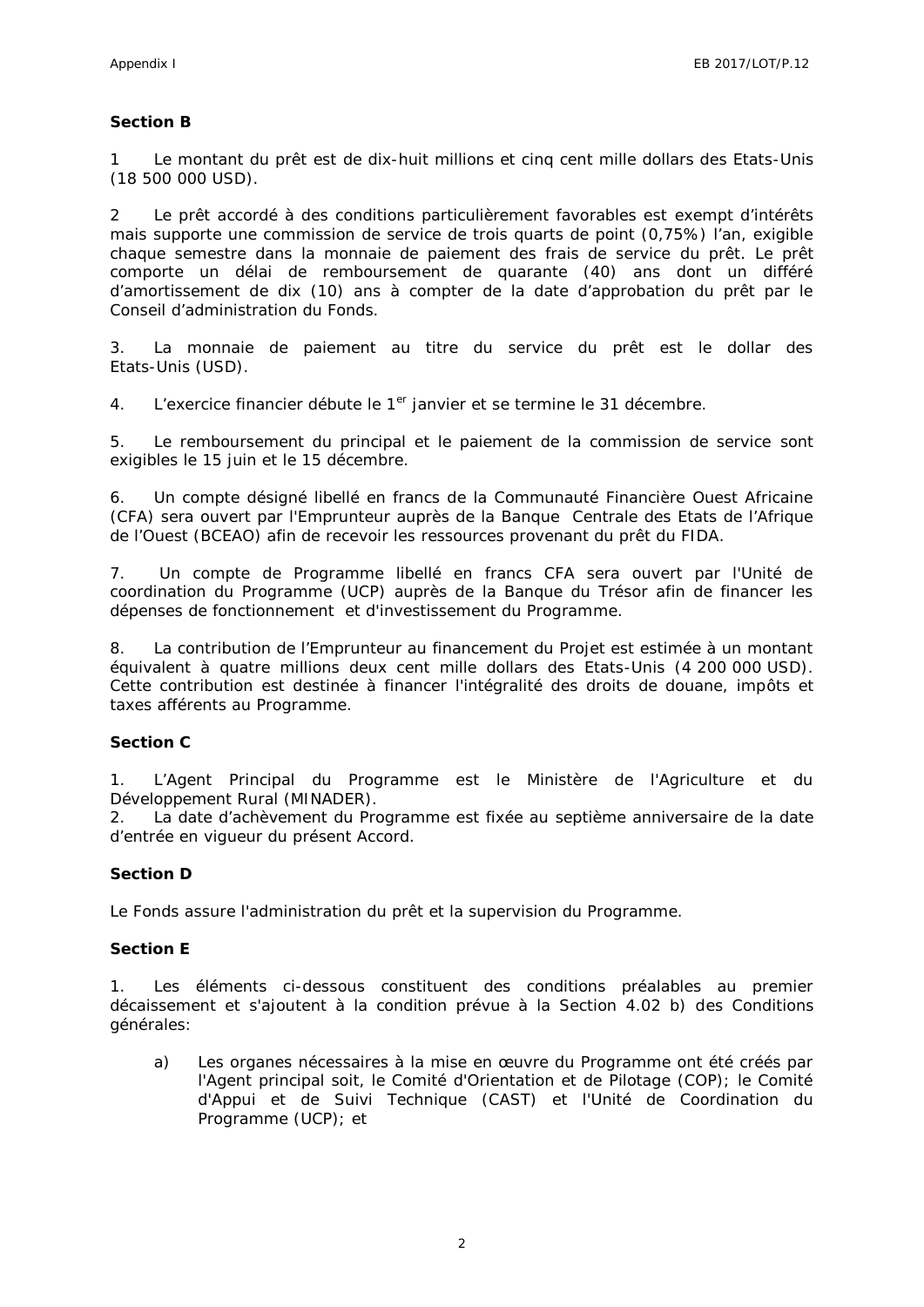- b) Le personnel clé du Programme (le Coordonnateur, le Responsable Administratif et Financier, et le Responsable Suivi Evaluation et Gestion des Savoirs) ont été recrutés par l'Agent Principal.
- 2. Les éléments suivants constituent des motifs supplémentaires de suspension du présent Accord:
	- a) Le Manuel de procédures administratives, comptables et financières, ou l'une de ses dispositions, a été suspendu, résilié en tout ou partie, a fait l'objet d'une renonciation ou de toute autre modification sans le consentement préalable du Fonds, et le Fonds considère que ces évènements ont eu ou auront, vraisemblablement, un effet préjudiciable grave sur le Projet; et
	- b) Tout personnel clé du Programme tel que décrit dans le Manuel des Procédures administratives a été nommé, transféré ou retiré de ses fonctions sans l'accord préalable du FIDA.

Toutes les communications ayant trait au présent accord doivent être adressées aux représentants dont le titre et l'adresse figurent ci-dessous:

Pour l'Emprunteur:

Le Ministre Ministère de l'Economie et des Finances Avenue Marchand Immeuble SCIAM, 19<sup>ème</sup> étage B.P.V. 163 Abidjan, République de Côte d'Ivoire

Pour le Fonds:

Le Président Fonds international de développement agricole Via Paolo di Dono, 44 00142 Rome, Italie

Le présent accord, en date du [introduire date], a été établi en langue française en deux (2) exemplaires originaux, un (1) pour le Fonds et un (1) pour l'Emprunteur.

REPUBLIQUE DE COTE D'IVOIRE

[Introduire le nom du représentant autorisé] [Introduire son titre]

FONDS INTERNATIONAL POUR LE DEVELOPPEMENT AGRICOLE

Gilbert F. Houngbo Président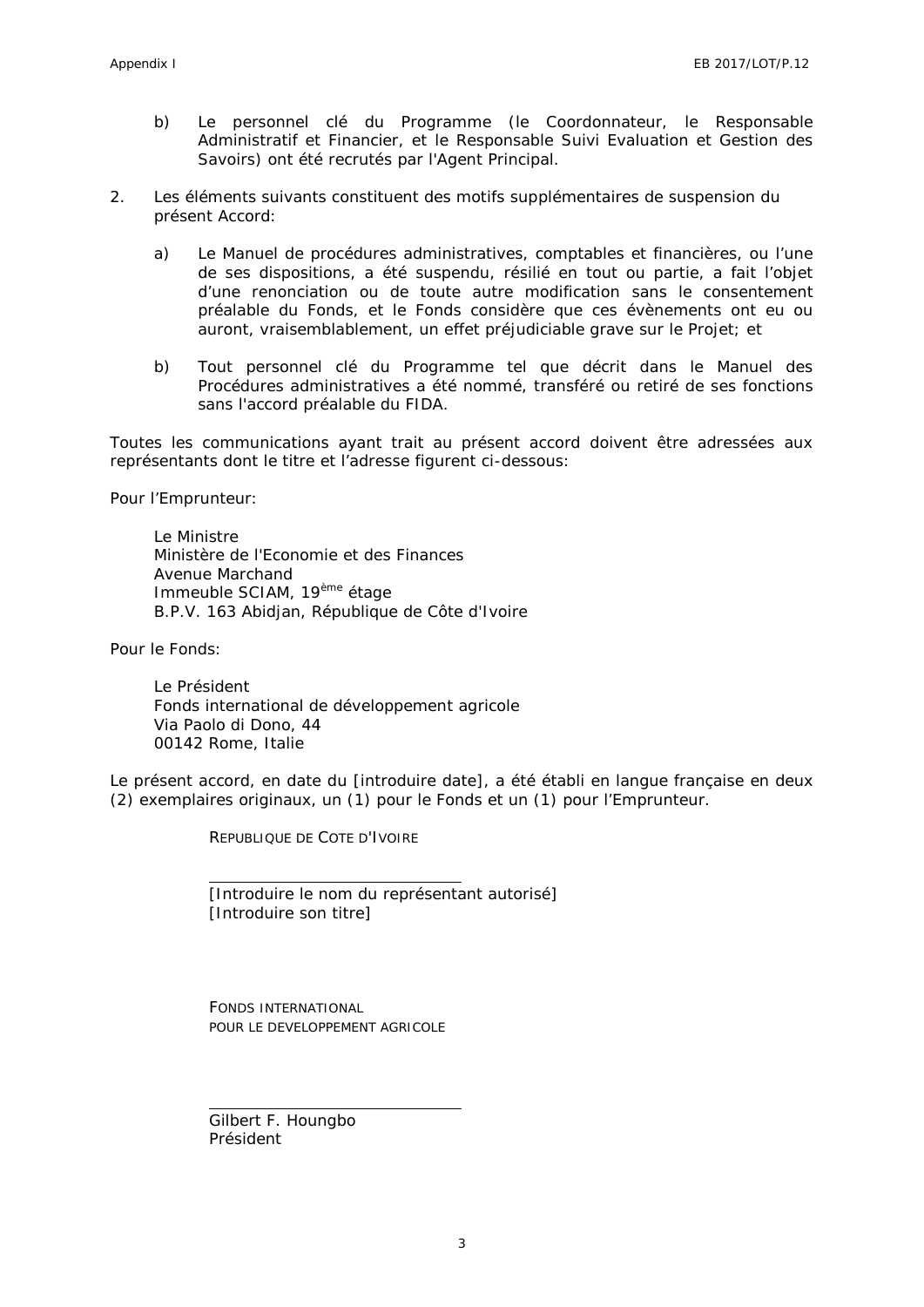### **Annexe 1**

### *Description du Programme et Dispositions relatives à l'exécution*

### **I. Description du programme**

1. *Zone du Programme*. Le Programme couvrira les régions de la Bagoue, du Poro, du Tchologo, du Hambol et du Gbeke ("zone du Programme'').

*2. Population cible*. Le Programme vise l'ensemble des acteurs engagés dans les trois filières ciblées du riz, de la production maraichère et de la mangue: i) les petits producteurs et leurs organisations, ii) des acteurs en aval des filières dont les transformateurs, et iii) des acteurs exerçant des métiers connexes. Le Programme bénéficiera directement à environ 32 500 ménages ruraux dans ces filières ciblées.

3. *Finalité*. Le Programme a pour finalité d'améliorer durablement la sécurité alimentaire et nutritionnelle et les revenus des exploitations agricoles tirés des filières agricoles.

4. *Objectifs*. L'objectif général du Programme est de contribuer à la réduction de la pauvreté en milieu rural et stimuler la croissance économique.

5. *Composantes*. Le Programme comprend les composantes suivantes:

5.1 *Composante 1*. Valorisation des produits agricoles. Cette composante aura pour objectif d'améliorer la valorisation des produits agricoles à travers deux sous composantes: i) l'amélioration de la commercialisation du riz, des légumes et de la mangue; et ii) la réduction des pertes post-récolte et la transformation des produits agricoles.

5.1.1 Sous-composante 1.1. *Amélioration de la commercialisation du riz, des légumes et de la mangue.* Cette sous-composante vise à augmenter les volumes du riz, de légumes et de mangue commercialisés et à améliorer la compétitivité et la performance de ces produits sur le marché national et international notamment à travers la mise en œuvre des mesures suivantes: i) le renforcement des plates-formes régionales multi-acteurs qui ont un rôle important dans la structuration des filières ciblées, ii) le développement de partenariats commerciaux basés sur différents modèles dont le Partenariat public-privé producteur (4P), et iii) la promotion et la commercialisation des produits de qualité notamment par le financement de l'actualisation et la capitalisation des études de chaines de valeur des trois filières ciblées.

5.1.2 Sous-composante 1.2. *Amélioration des opérations post-récolte et de transformation des produits agricoles*. Cette sous-composante vise à réduire les pertes post-récolte, à générer de la valeur ajoutée, et à améliorer la qualité des produits transformés à travers notamment: i) l'amélioration du plateau technique des unités de transformation et de conditionnement et de conservation par le financement d'opérations de construction/réhabilitation ou encore l'achat d'équipements complémentaires, et ii) un accès à des services financiers adaptés en favorisant le développement de synergies avec les nouvelles initiatives agricoles, les mécanismes de financement à coût partagé, la numérisation des paiements ou encore l'éducation financière.

5.2 *Composante 2*. Amélioration de l'offre des produits agricoles. Cette composante a pour objectif d'augmenter durablement la production pour le marché à travers la mise en œuvre de deux sous-composantes: i) l'amélioration de la productivité et la qualité des productions agricoles; et ii) la structuration ascendante des organisations professionnelles agricoles.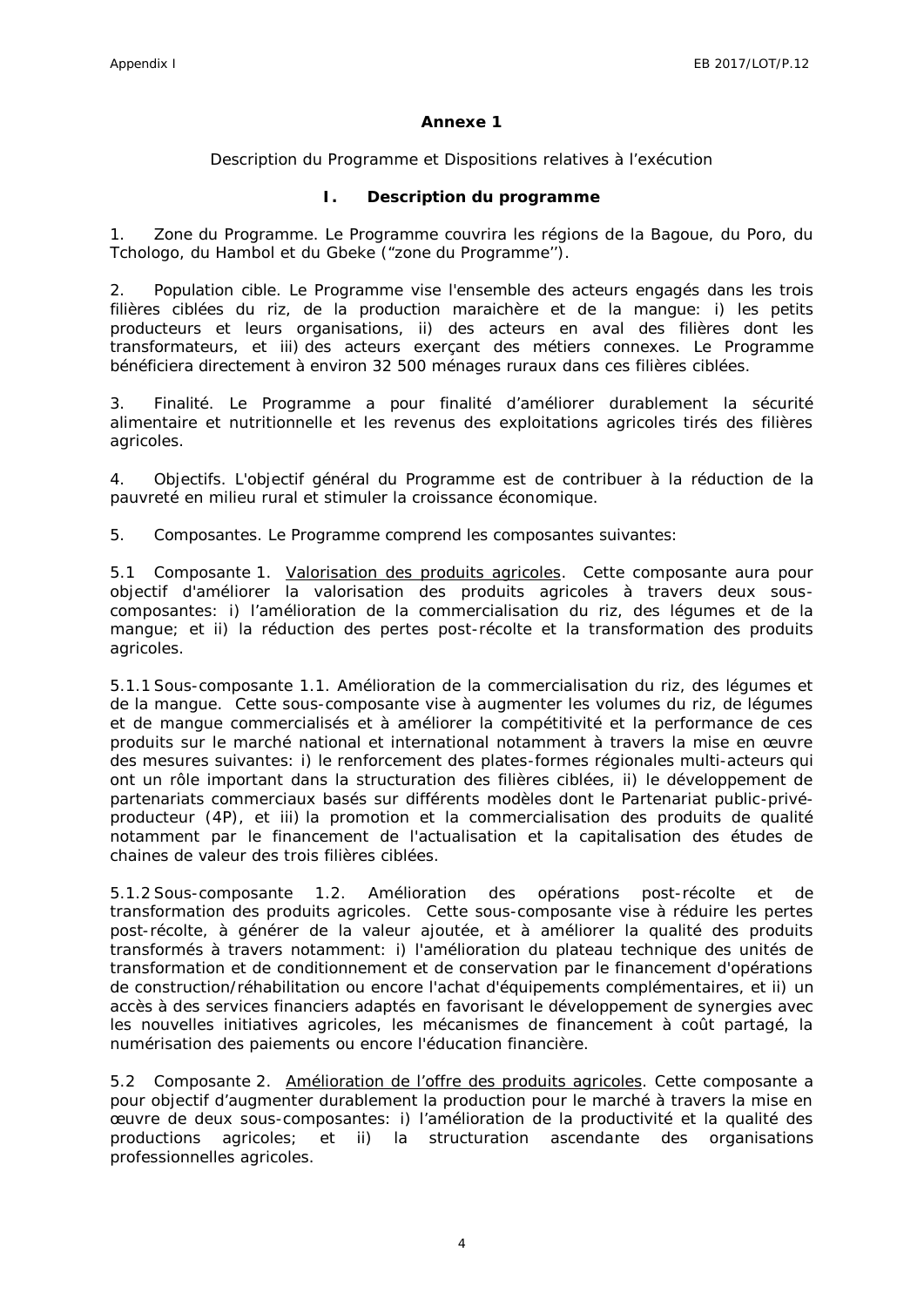5.2.1 Sous-composante 2.1. *Amélioration de la productivité et la qualité des productions agricoles.* Cette sous-composante vise à améliorer l'offre de produits agricoles bruts à travers notamment i) l'exploitation, la valorisation et la gestion des aménagements hydro-agricoles rizicoles et maraichers, ii) l'accès aux intrants et aux équipements de production en facilitant la mise à disposition de semences de qualité et développer ainsi une filière semencière durable, et iii) le financement d'un appui conseil et la vulgarisation des bonnes pratiques de production et de gestion des aménagements hydro-agricoles.

5.2.2 Sous-composante 2.2. *Structuration ascendante des Organisations Professionnelles Agricoles (OPA).* Cette sous-composante a pour objectif d'assurer la professionnalisation des exploitations agricoles et leurs organisations à travers notamment i) une meilleure structuration et autonomisation des OPA en vue d'en faire des plateformes de services capables de répondre efficacement aux besoins et attentes de leurs membres; ii) la promotion intégrée des actions essentielles en nutrition par le financement de formations des agents de santé et des prestataires des services locaux et iii) la promotion de l'équilibre de genre et l'inclusion des jeunes.

5.3 Composante 3. Coordination, suivi-évaluation et gestion des savoirs

5.3.1 Sous-composante 3.1. *Coordination et gestion du programme.* Le PADFA sera mis en œuvre par une Unité de Coordination du Programme (UCP) telle que décrite ci dessous dont les bureaux seront basés à Korhogo.

5.3.2 Sous-composante 3.2. *Suivi-évaluation (S&E), gestion des savoirs et communication.* Ce Programme capitalisera sur les expériences du PROPACOM et du PROPACOM Ouest pour le développement et la mise en œuvre d'un système S&E simple avec un mécanisme clair de production, de circulation et d'utilisation des informations. Dès le démarrage du Programme un Cadre logique (CL) sera défini comme outil principal de S&E ainsi qu'une plateforme informatique qui intègrera notamment ce CL. Cette capitalisation des acquis et gestion des savoirs sera exécutée sous la supervision du Responsable en S&E et Gestion des Savoirs et sera guidée par une stratégie de gestion des savoirs et un plan de communication élaborés au démarrage du Programme par un prestataire de services externe.

**II. Dispositions relatives à l'exécution**

**A. ORGANISATION ET GESTION**

6. *Agent principal du Programme.* Le Ministère de l'Agriculture et du Développement Rural (MINADER) en sa qualité d'Agent Principal du Programme, assume la responsabilité de l'exécution du Programme.

7. *Comité d'orientation et de pilotage (COP)*

7.1 *Composition*. Le COP sera mis en place par le MINADER et sera composé notamment de: i) un représentant du Ministère en charge de l'agriculture; ii) un représentant du Ministère en charge de l'économie et des finances; iii) un représentant du Ministère en charge de la promotion de la femme; iv) un représentant du Ministère en charge de la promotion de l'emploi des jeunes; v) un représentant du Ministère en charge du budget; vi) un représentant de la Chambre du commerce de l'industrie; vii) les Préfets de cinq régions du Programme; viii) trois représentants des OPA pour les trois filières; et ix) un représentant du secteur privé opérant dans les régions du Programme. Le secrétariat sera assuré par un représentant de la Direction de l'évaluation des projets.

7.2 *Responsabilités*. Le COP se réunira régulièrement (au moins deux fois par an de manière tournante) dans les régions du Programme avec des visites de terrain et aura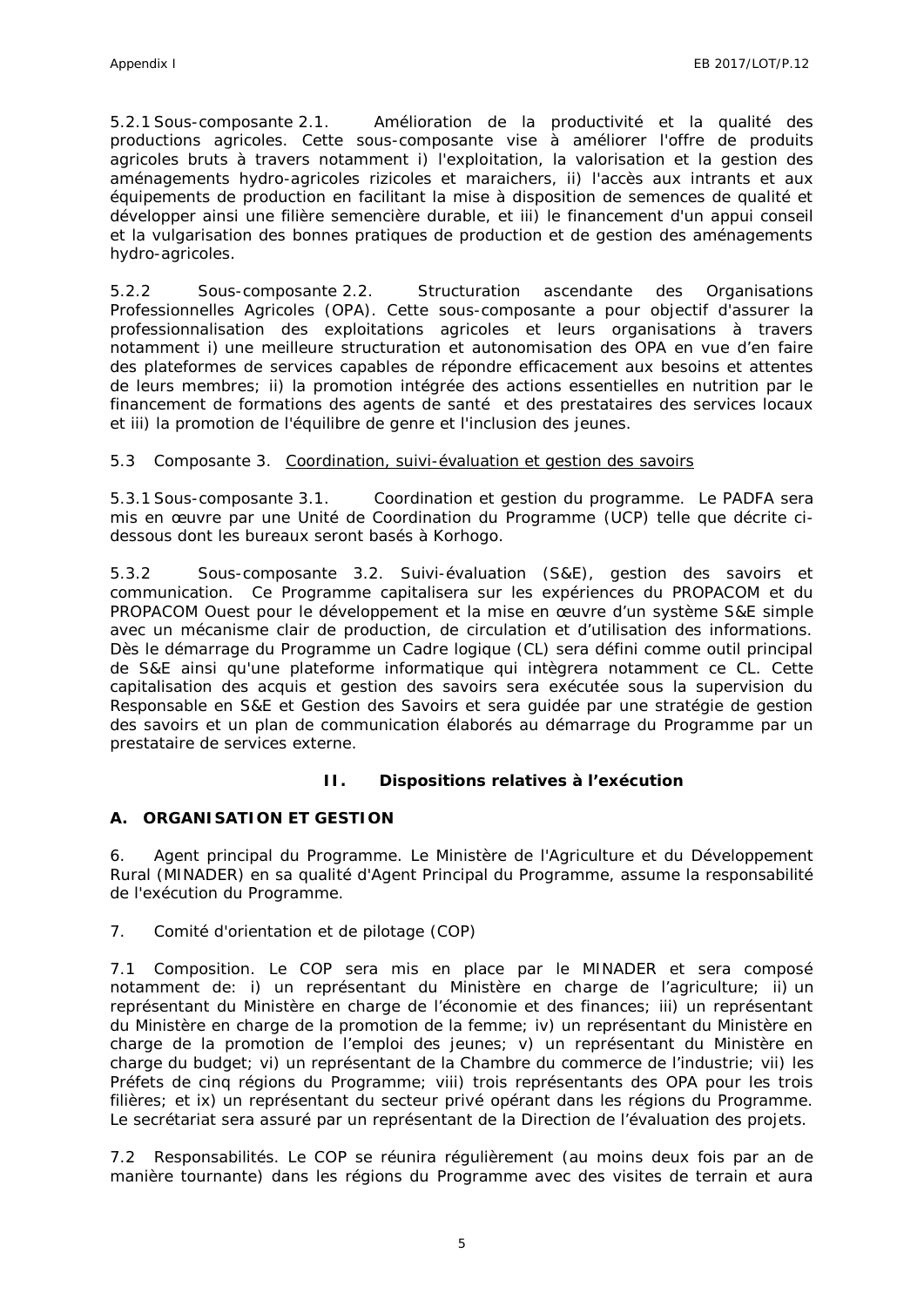notamment les fonctions suivantes: i) orienter les approches de mise en œuvre du Programme; ii) approuver les programmes de travail et budgets annuels (PTBA) incluant un Plan de passation des marchés et les rapports, et iii) assurer la synergie avec les autres initiatives pour la mise à échelle des résultats prometteurs.

8. *Comité d'appui et de suivi technique (CAST)*

8.1 *Composition*. Le CAST sera composé de i) un représentant par direction régionale de l'agriculture de la zone du Programme; ii) un représentant des Directions régionales en charge du commerce; iii) un représentant des Conseils régionaux du Poro et du Gbeke; et iv) deux experts indépendants. Les responsables des structures et organisations retenues pour la prestation des services ne pourront être désignés comme membres du CAST.

8.2 *Responsabilités*. Le CAST appuiera le COP et l'UCP dans l'exécution et le suivi de proximité des recommandations, la mobilisation des expertises nécessaires pour soutenir la mise en œuvre des activités techniques en vue d'améliorer la performance du Programme. Le CAST conduira en outre des missions de suivi et appui à l'UCP trimestriellement en amont et en aval du COP.

9. *Unité de Coordination du Programme (UCP)*

9.1 *Composition*. L'UCP comprendra: i) un(e) coordinateur/trice; ii) un(e) responsable de développement pour chacune des trois filières de production (riz, mangue et produits maraichers), iii) un(e) responsable de suivi et évaluation et gestion des savoirs iv) un(e) responsable de la passation des marchés; et v) un(e) responsable de l'administration et finance ainsi que tous autres personnels nécessaires tels que décrits dans le Manuel des Procédures Administratives du Programme. Une cellule opérationnelle de l'UCP sera basée à Bouaké afin d'assurer un suivi de proximité et sera composée du personnel nécessaire suivant: i) un(e) assistant(e) en opérations post-récolte du riz, ii) un(e) assistant(e) en développement de la filière maraîchère, iii) un(e) assistant(e) en suivi évaluation, et iv) du personnel d'appui. Le recrutement et l'évaluation du personnel clé du Programme et de techniciens qualifiés feront l'objet de procédures compétitives rigoureuses, pour identifier, recruter et retenir des professionnels avec les profils techniques et managériaux solides. Tout le personnel de l'UCP sera lié au Programme par des contrats annuels de performance évalués.

9.2 *Responsabilités*. L'UCP disposera d'une autonomie de gestion administrative et financière, de programmation et de budgétisation. L'UCP sera responsable de la mise en œuvre administrative et financière du Programme ainsi que de sa stratégie d'intervention.

### **B. MISE EN ŒUVRE DES COMPOSANTES**

10. *Composante 1*. Le recrutement des différents experts tels que décrits dans le Manuel des Procédures Administratives, requis dans le cadre de cette Composante, sera effectué conformément aux règles de recrutement établies pour ce Programme afin d'assurer le développement des trois filières ciblées, dans la zone du Programme. En outre, dès le démarrage du Programme, une assistance technique sera mobilisée pour assurer la prospection des prestataires des services privés et publics spécialisés dans le développement des affaires, la promotion des investissements, la négociation des contrats commerciaux, le développement des modèles d'affaires et l'accompagnement technico-économique des petites et moyennes entreprises agricoles.

11. *Composante 2*. Le Programme s'appuiera dans chaque région sur les prestataires de services et les dispositifs déconcentrés du CNRA et de l'ANADER. L'UCP assurera i) la gestion des opérations au plan fiduciaire (financier et comptable), ii) l'approbation de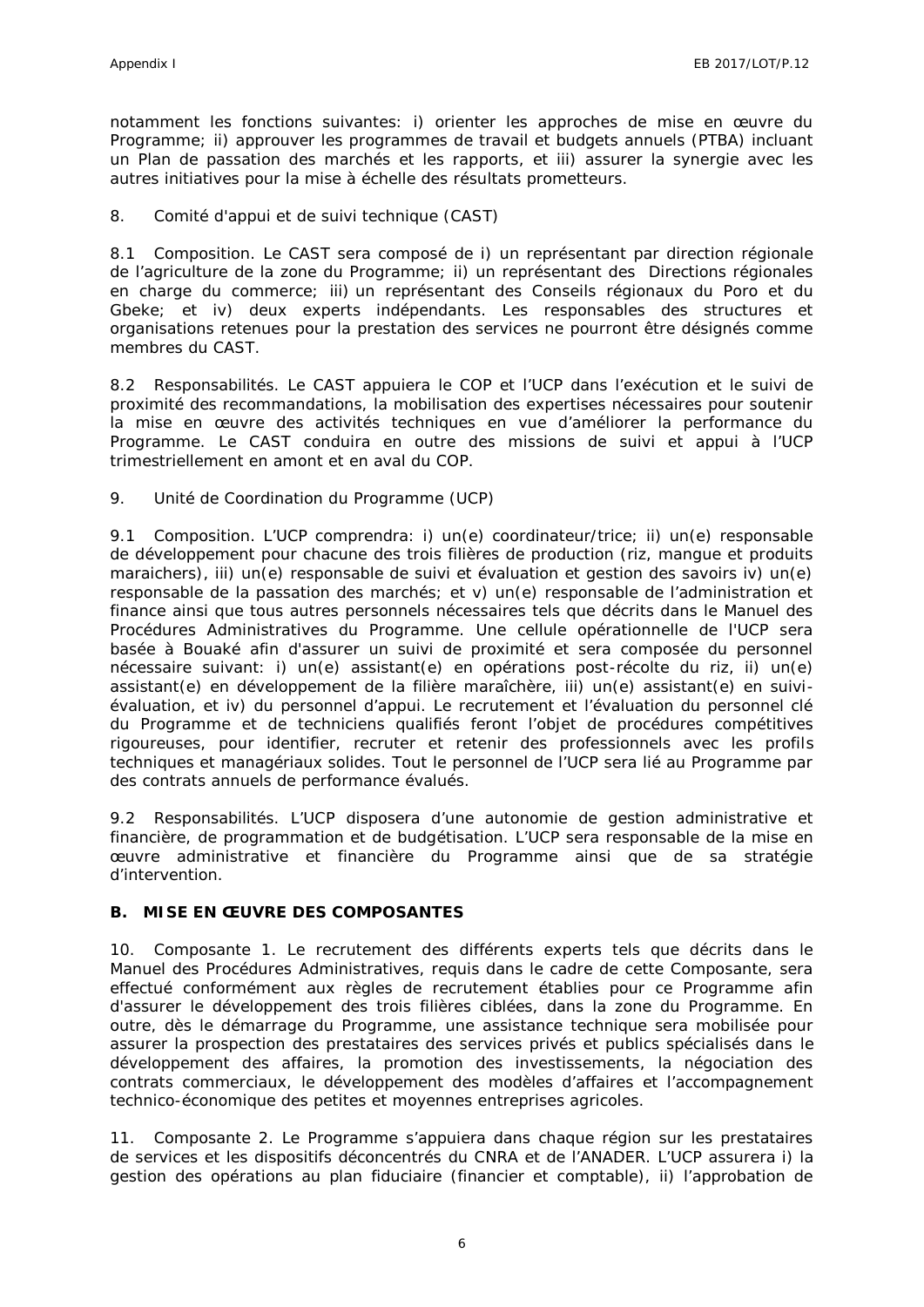tout processus de passation de marchés et la signature des contrats, et iii) la participation à la réception des ouvrages et infrastructure et l'approbation des études.

### **C. EXAMEN A MI-PARCOURS**

12. Le MINADER et le Fonds procèderont conjointement à un examen de l'exécution du Programme au plus tard à la moitié de la période d'exécution du Programme sur la base de termes de mandat établis par le MINADER et approuvés par le Fonds. Cet examen permettra d'apprécier notamment, la réalisation des objectifs du Programme et les difficultés rencontrées et, de recommander les réorientations qui s'avéreraient nécessaires pour atteindre ces objectifs et résoudre les difficultés.

### **D. MANUEL DES PROCEDURES ADMINISTRATIVES**

13. *Préparation*. Le MINADER préparera un Manuel des Procédures Administratives acceptable pour le FIDA. Ce Manuel inclura, entre autres i) la coordination institutionnelle courante du Programme, ii) le budget, les procédures de décaissement, de passation des marchés. de surveillance et d'évaluation, de gestion financière et de reporting, iii) les procédures de recrutement du personnel clé du Programme ou de toute assistance technique, iv) une description détaillée des modalités de mise en œuvre du Programme, et v) toutes autres procédures ou modalités administratives, financières ou techniques requises par le Programme.

14. *Approbation et Adoption*. Le MINADER adressera un projet de Manuel au FIDA pour commentaire et approbation. Le MINADER adoptera le Manuel tel qu'approuvé par le FIDA et fournira dans les meilleurs délais une copie au FIDA. Le MINADER devra exécuter le Programme conformément au Manuel et ne pourra le modifier, l'abroger, y déroger ou permettre de le modifier, de l'abroger ou d'y déroger sans l'accord écrit préalable du FIDA.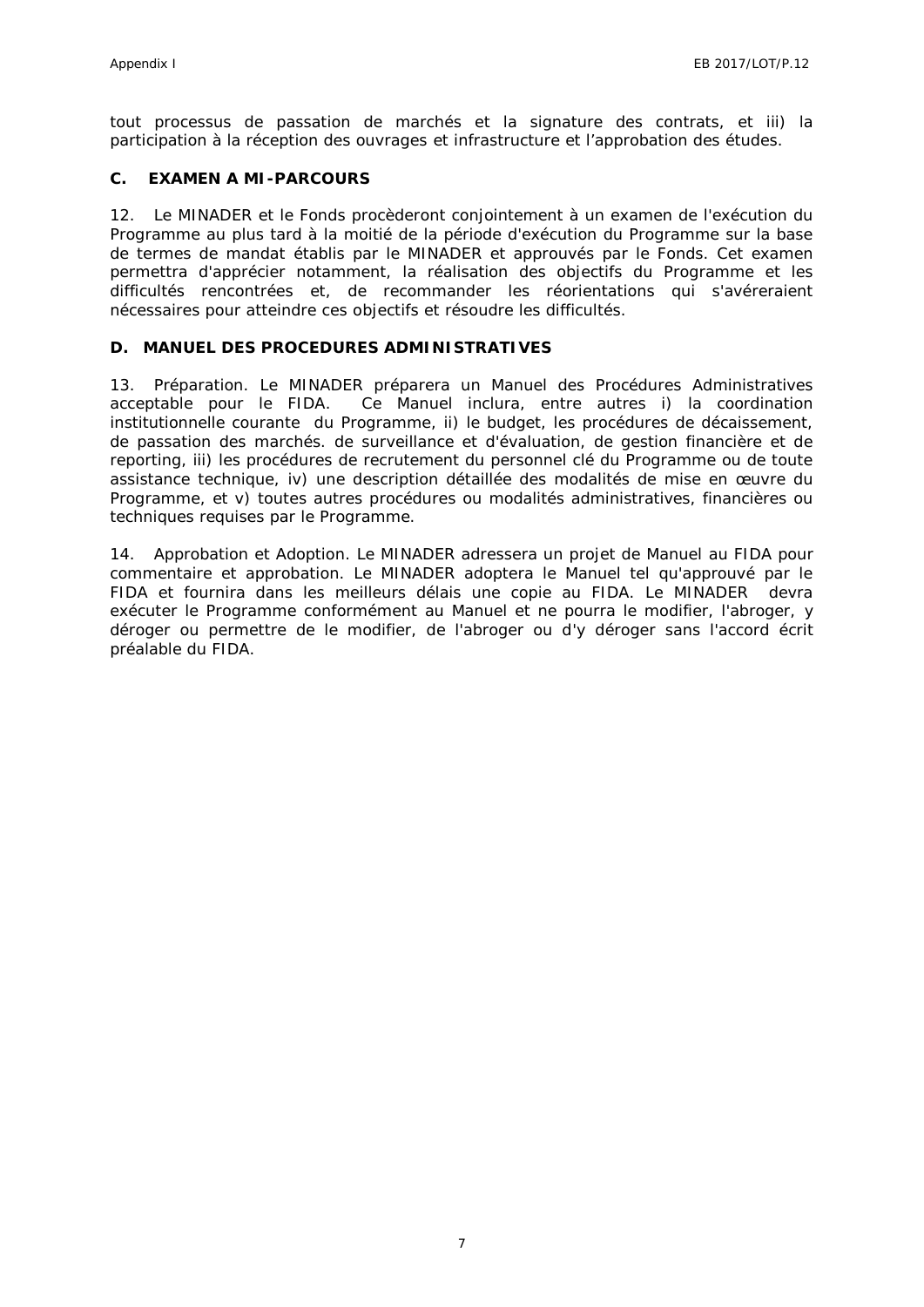### **Annexe 2**

#### *Tableau d'affectation des fonds*

1. *Affectation du produit du prêt.* a) Le tableau ci-dessous indique les catégories de dépenses admissibles à un financement sur le produit du prêt ainsi que le montant du prêt affecté à chaque catégorie et la répartition en pourcentage des dépenses à financer pour chacun des postes des différentes catégories:

|         | Catégories                  | Montant alloué<br>au titre du Prêt<br>(exprimé en USD) | Pourcentage des<br>dépenses autorisées<br>à financer |
|---------|-----------------------------|--------------------------------------------------------|------------------------------------------------------|
| L.      | Équipement et Matériel      | 3 000 000                                              | 100% HT                                              |
| $\Pi$ . | Consultations               | 4 500 000                                              | 100% HT                                              |
| HL.     | Biens, Services et Intrants | 3 300 000                                              | 100% HT                                              |
| IV.     | Dons et Subventions         | 3 900 000                                              | 100% HT                                              |
| V.      | Salaires et indemnités      | 1 400 000                                              | 100% HT                                              |
| VI.     | Coûts de fonctionnement     | 550 000                                                | 100% HT                                              |
|         | Non alloué                  | 1850000                                                |                                                      |
|         | <b>TOTAL</b>                | 18 500 000                                             |                                                      |

- b) Les termes utilisés dans le tableau ci-dessus se définissent comme suit:
	- i) Les dépenses d'Équipement et Matériel (hors contribution des bénéficiaires) relatives à la catégorie I incluent également les dépenses liées aux Travaux et aux Véhicules.
	- ii) Les dépenses de Consultations la catégorie II incluent également les dépenses liées aux Formations et Ateliers.

2. *Coûts de démarrage*. Les retraits effectués afin de couvrir les coûts de démarrage afférents aux catégories II et VI encourus avant la satisfaction des conditions générales préalables aux retraits ne doivent pas dépasser un montant total équivalant à 505 000 dollars.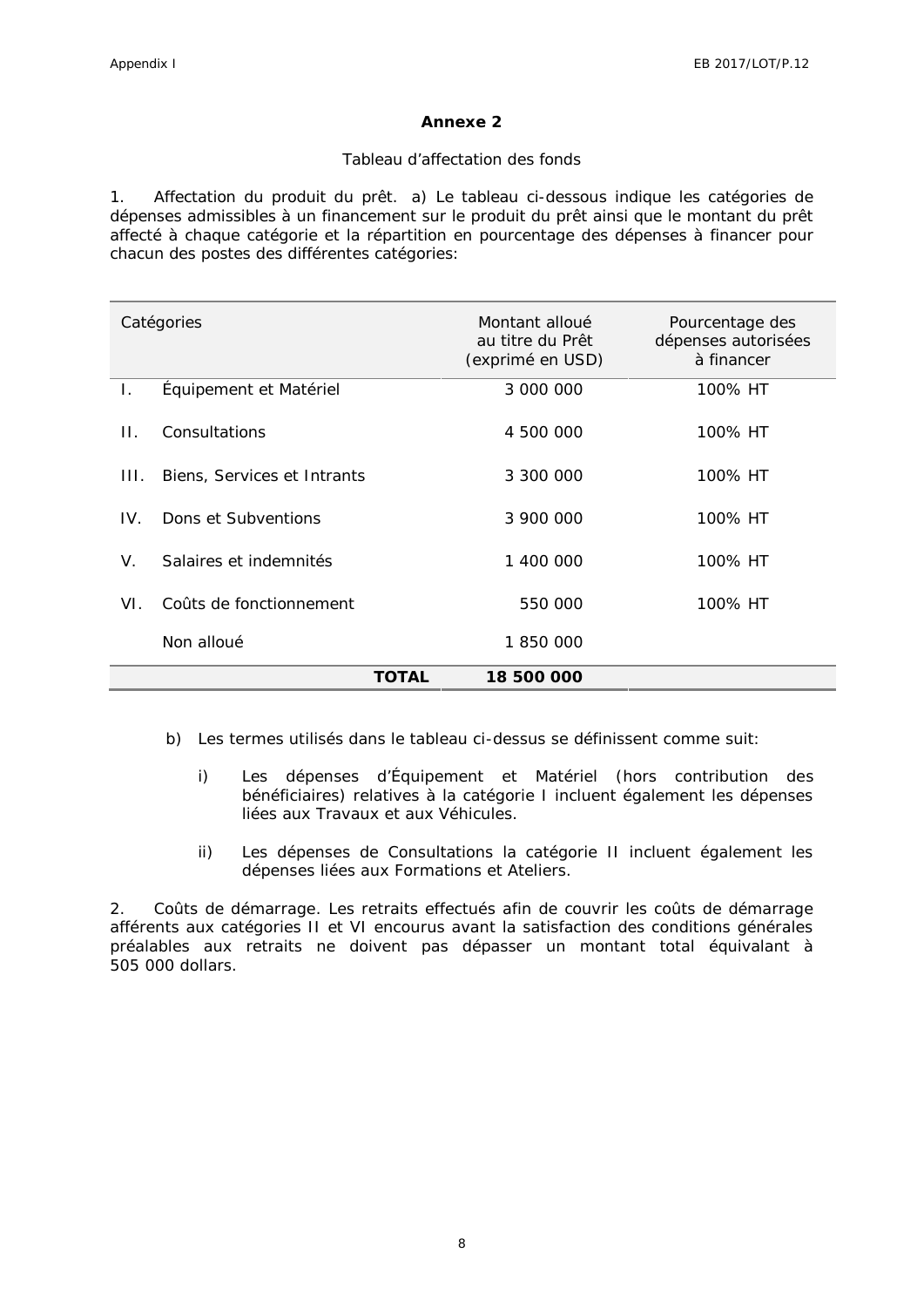### **Annexe 3**

#### *Clauses particulières*

Conformément aux dispositions de la section 12.01 a) xxiii) des Conditions générales, le Fonds peut suspendre, en totalité ou en partie, le droit de l'Emprunteur de solliciter des retraits du compte du prêt si l'Emprunteur n'a pas respecté l'une quelconque des clauses énoncées ci-dessous, et si le FIDA a établi que ladite défaillance a eu, ou risque d'avoir, un effet préjudiciable important sur le Programme:

1. *Égalité.* Toute discrimination fondée sur le sexe, l'âge, l'appartenance ethnique ou religieuse ne sera pas admissible lors du recrutement du personnel du Programme, conformément aux lois en vigueur sur le territoire de l'Emprunteur. Cependant, l'Emprunteur s'engage, à compétence égale, à privilégier les candidatures de femmes et des jeunes dans le cadre du Programme.

2. *Recrutement du personnel*. La sélection du personnel du Programme se fera par voie d'appel d'offres national publié dans la presse nationale selon les procédures actuelles de l'Emprunteur, excluant toute discrimination et acceptable par le Fonds. Un cabinet indépendant de renommée internationale sera recruté par le MINADER pour l'assister dans la sélection du personnel du Programme (dont les techniciens). Les contrats seront établis conformément à la législation en vigueur sur le territoire de l'Emprunteur. Le recrutement du personnel, et le cas échéant, la décision de rompre leur contrat, seront décidés en accord avec le Fonds. Le personnel du Programme sera soumis à des évaluations de performances organisées annuellement. Il pourra être mis fin à leur contrat en fonction des résultats de ces évaluations. Le recrutement et la gestion du personnel d'appui seront soumis aux procédures en vigueur sur le territoire de l'Emprunteur.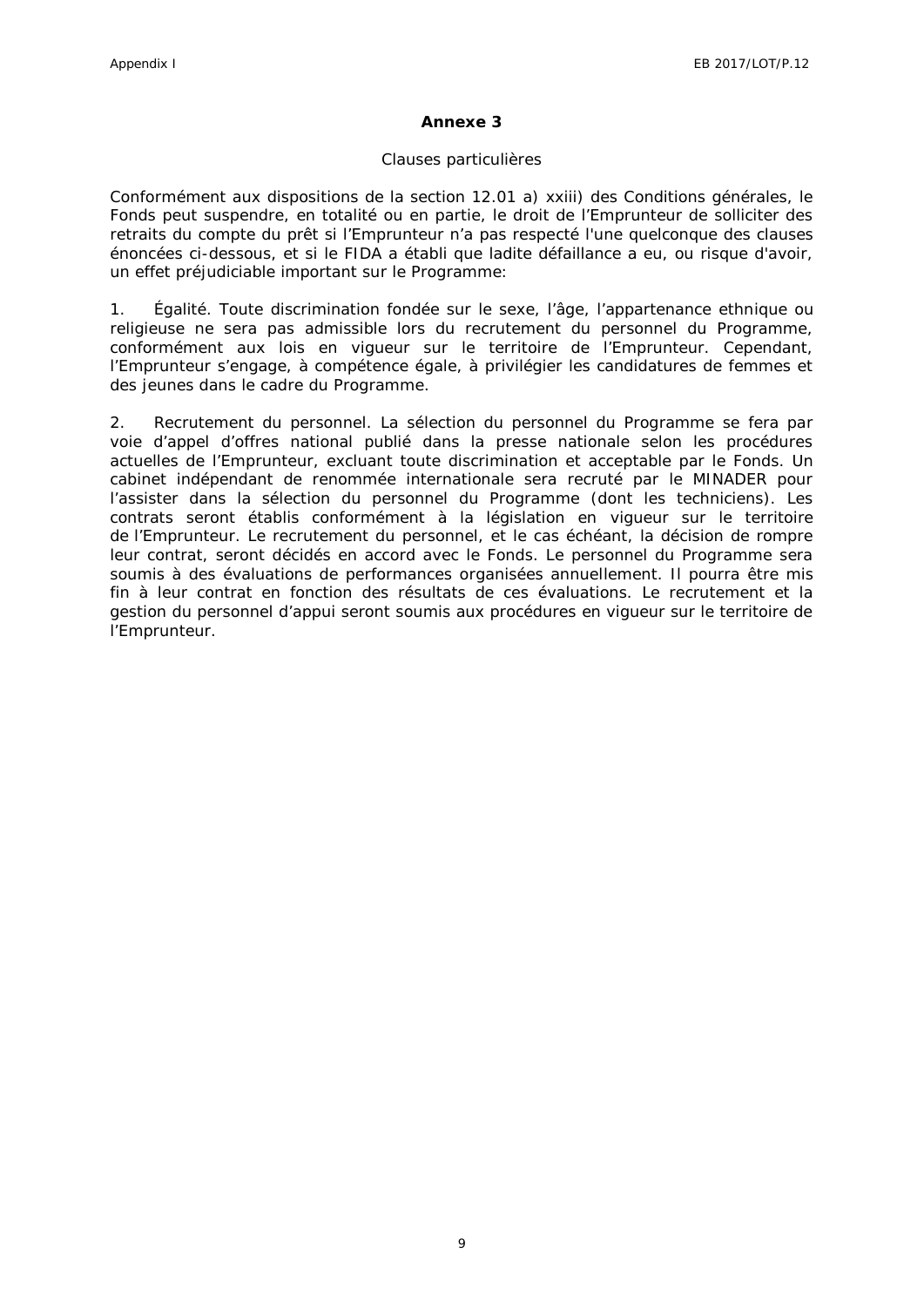$\vec{o}$ 

| Synthèse/Résultats                                                                                                        | Indicateurs clés de vérification <sup>12</sup>                                                              |              |                 |         |                                               | Moyens de vérification |                        | Hypothèses                                                                                                                           |  |
|---------------------------------------------------------------------------------------------------------------------------|-------------------------------------------------------------------------------------------------------------|--------------|-----------------|---------|-----------------------------------------------|------------------------|------------------------|--------------------------------------------------------------------------------------------------------------------------------------|--|
|                                                                                                                           | Nom                                                                                                         | Référence    | Mi-<br>parcours | Fin     | Source                                        | Fréquence              | Responsabilité         |                                                                                                                                      |  |
| Objectif général                                                                                                          |                                                                                                             |              |                 |         |                                               |                        |                        |                                                                                                                                      |  |
| Contribuer à la réduction de la<br>pauvreté et stimuler la<br>croissance économique dans                                  | Nombre de personnes bénéficiaires<br>d'une mobilité économique d'ici à<br>$2026$ *                          | $0^3$        | 30 000          | 108 000 | Evaluation<br>d'impact                        | Année 1, 4<br>et 7     | FIDA &<br>Gouvernement | - Stabilité socio-<br>politique et<br>résilience du cadre<br>macro-<br>économique                                                    |  |
| les régions de Bagoué, Poro,<br>Tchologo, Hambol et Gbêkê                                                                 | Nombre de personnes dont l'accès<br>au marché s'est amélioré *                                              | $\mathbf{O}$ | 60 000          | 144 000 | Evaluation<br>d'impact                        | Année 1, 4<br>et 7     | FIDA &<br>Gouvernement |                                                                                                                                      |  |
|                                                                                                                           | Nombre de personnes avec une<br>production améliorée *                                                      | $\mathbf{O}$ | 80 000          | 180 000 | Evaluation<br>d'impact                        | Année 1, 4<br>et 7     | FIDA &<br>Gouvernement | - Existence d'un<br>cadre national<br>règlementaire,<br>stratégique et<br>institutionnel<br>favorable                                |  |
| Objectif de développement du Programme                                                                                    |                                                                                                             |              |                 |         |                                               |                        |                        |                                                                                                                                      |  |
| Améliorer durablement la<br>sécurité alimentaire et les<br>revenus des exploitations<br>agricoles tirés des filières riz, | 1. Nombre de personnes recevant<br>les services promus par le<br>Programme <sup>*4</sup>                    | $\mathbf{O}$ | 80 000          | 180 000 | SSE du<br>Programme,<br>Rapportage<br>interne | Trimestrielle          | <b>UCP</b>             | - Prise en compte<br>de l'importance de<br>la coordination<br>intersectorielle                                                       |  |
| mangue et produits maraîchers<br>dans les Zones du Programme                                                              | 2. %age d'organisations de<br>producteurs ruraux déclarant une<br>augmentation de leurs ventes *<br>(2.2.5) | $\mathbf{O}$ | 25              | 75      | Enquêtes<br>spécifiques                       | Annuelle               | UCP,<br>prestataires   | - Equité dans<br>l'accès aux<br>ressources et la<br>répartition des<br>bénéfices au<br>niveau des<br>ménages et des<br>organisations |  |
| Effet 1: La valorisation<br>(transformation et<br>commercialisation) des<br>produits agricoles est améliorée              | 3. %age d'entreprises rurales<br>soutenues déclarant une<br>augmentation de leurs profits *<br>(3.2.2)      | $\mathbf{O}$ | 25              | 70      | Enquêtes<br>spécifiques                       | Annuelle               | UCP,<br>prestataires   | Maîtrise des<br>risques relatifs au                                                                                                  |  |
| Produit 1.1: Des partenariats<br>commerciaux soutiennent la<br>commercialisation des produits                             | 4. Nombre de contrats de<br>partenariat commerciaux signés par<br>les OPA soutenues par le Programme        | $\mathbf{O}$ | 100             | 150     | SSE du<br>Programme                           | Semestrielle           | <b>UCP</b>             | marché                                                                                                                               |  |

<sup>&</sup>lt;sup>1</sup> Désagrégés par genre et âge (hommes, femmes et jeunes de 15-35 ans), et par filière autant que possible<br><sup>2</sup> Indicateurs de base du Système de Mesure des Résultats Opérationnels (SMRO ex-SYGRI) \*<br><sup>3</sup> La situation de réf